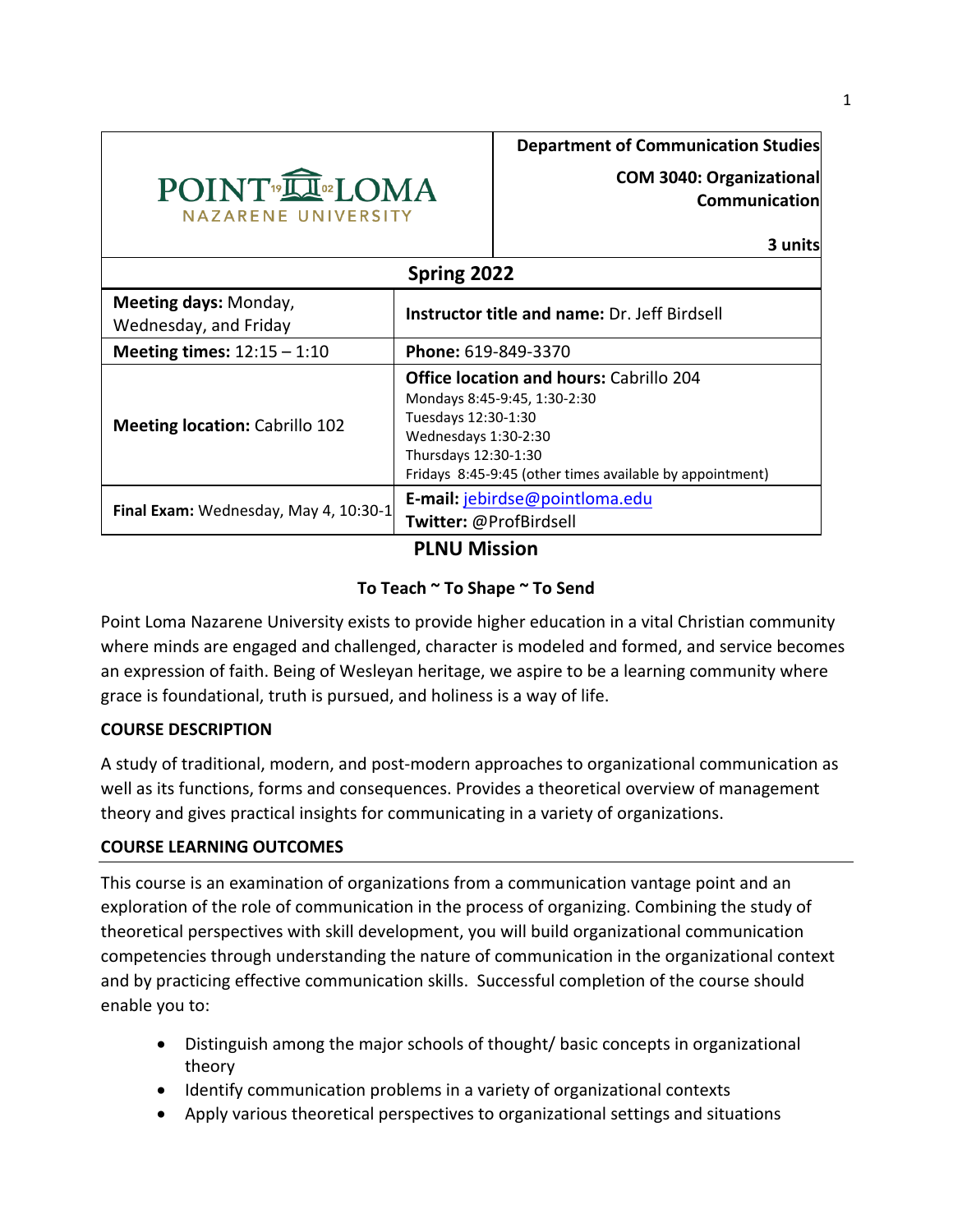# Utilize scholarly research and theory to further understanding of organizational life **PROGRAM LEARNING OUTCOMES**

As a required course for a degree in Managerial and Organizational Communication, this course will contribute to the following PLOs

- Develop a sophisticated understanding of communication as the negotiation of meaning.
- Display communication competence both verbally and nonverbally in interpersonal, small group, organizational, and intercultural contexts.
- Formulate a thesis, organize a complex idea, and support it with appropriate evidence using proper grammar and punctuation.
- Demonstrate an ability to present themselves in a professional manner including resume, interview skills, and presentations.
- Demonstrate an understanding and ability to work collaboratively in a group.
- Analyze and conduct original communication research (quantitative and qualitative) using scholarly journals, data bases, and collecting and analyzing empirical data.
- Demonstrate an understanding of basic theoretical concepts relative to organizational behavior including scientific management, systems theory, and organizational culture.
- Integrate a Christian perspective of values and ethics in their communication in interpersonal, small group organizational and intercultural contexts.
- Develop an awareness of multiple approaches to leadership and develop a personal leadership philosophy.

For students taking this course to fulfill other degree programs, please visit the curriculum maps at http://assessment.pointloma.edu/academic-assessment/department-of-communicationtheatre/curriculum-maps/ to identify which PLOs this class addresses for your course of study.

# **REQUIRED TEXTS AND RECOMMENDED STUDY RESOURCES**

Eisenberg, E.M., Goodall, H. L., Trethewey, A. (2014). *Organizational communication: Balancing creativity and constraint* (7th ed.). Boston, MA: Bedford/St. Martin's.

# **ASSESSMENT AND GRADING**

During the course of the semester you will be responsible for the following written assignments. These assignments are designed to address the course objectives and will increase in value as the semester progresses. Some will require you to work in a group. See the descriptions below and the detailed instructions at the end of the syllabus for more details.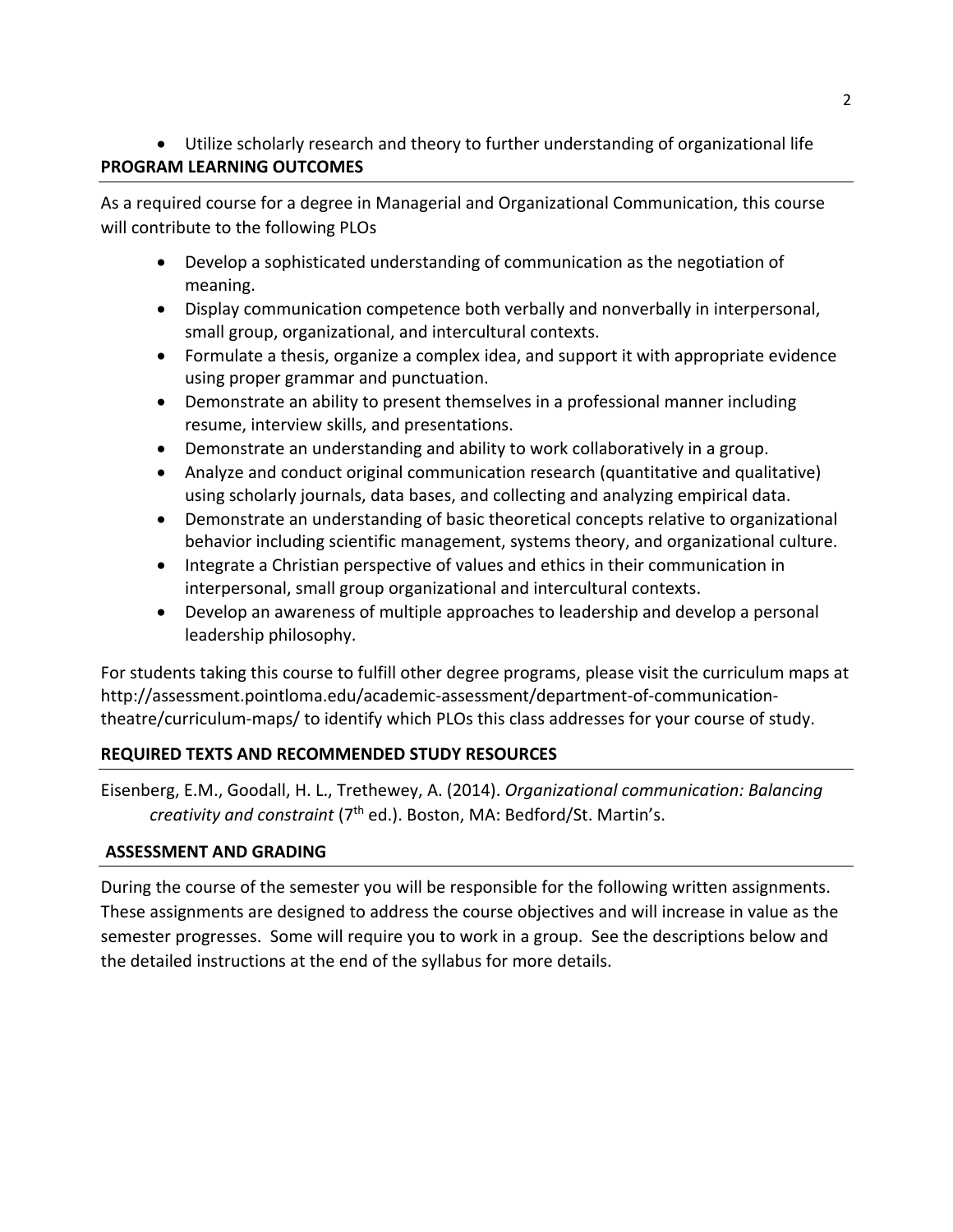### *Fiction*

This *individual* assignment will require you to identify and reflect on a depiction of work or organizational communication in media (music, film, television, art, etc.). You will write a brief (2- 3 page) essay about the depiction, give your classmates access to your selected media via Canvas, and give a 1-2 minute presentation of your analysis in class. Your presentation should be based on your essay but not a reading of it.

# *Fact*

This *individual* assignment will require you to locate, read, and critique a recent journal article about organizational communication. You will write an extended abstract summarizing and critiquing the article, share the full APA citation via Canvas, and give a 3-5 minute presentation of your analysis in class. Your presentation should be based on your essay but not a reading of it.

# *Found*

This *group* assignment will require you to form groups of 4-6 students. Together, you will find, analyze, and apply class concepts to a recent issue facing an organization. You will share the source articles via Canvas, and give a 12-15 minute presentation of your analysis in class.

# *Faith*

This *individual* assignment will require you to identify and reflect on a biblical example of organizational communication. You will write an essay that explores the organizational lessons presented and offer a criticism of an organization in which you are currently a member.

### *Field Proposal and Paper*

This *individual* assignment will require you to interview individuals about a topic of your choosing and observe their workplace behaviors/practices. A proposal near the midpoint of the semester with a list of participants and schedule of questions will be submitted for feedback before the interviews take place. The final paper will include an analysis of the interview data and observations.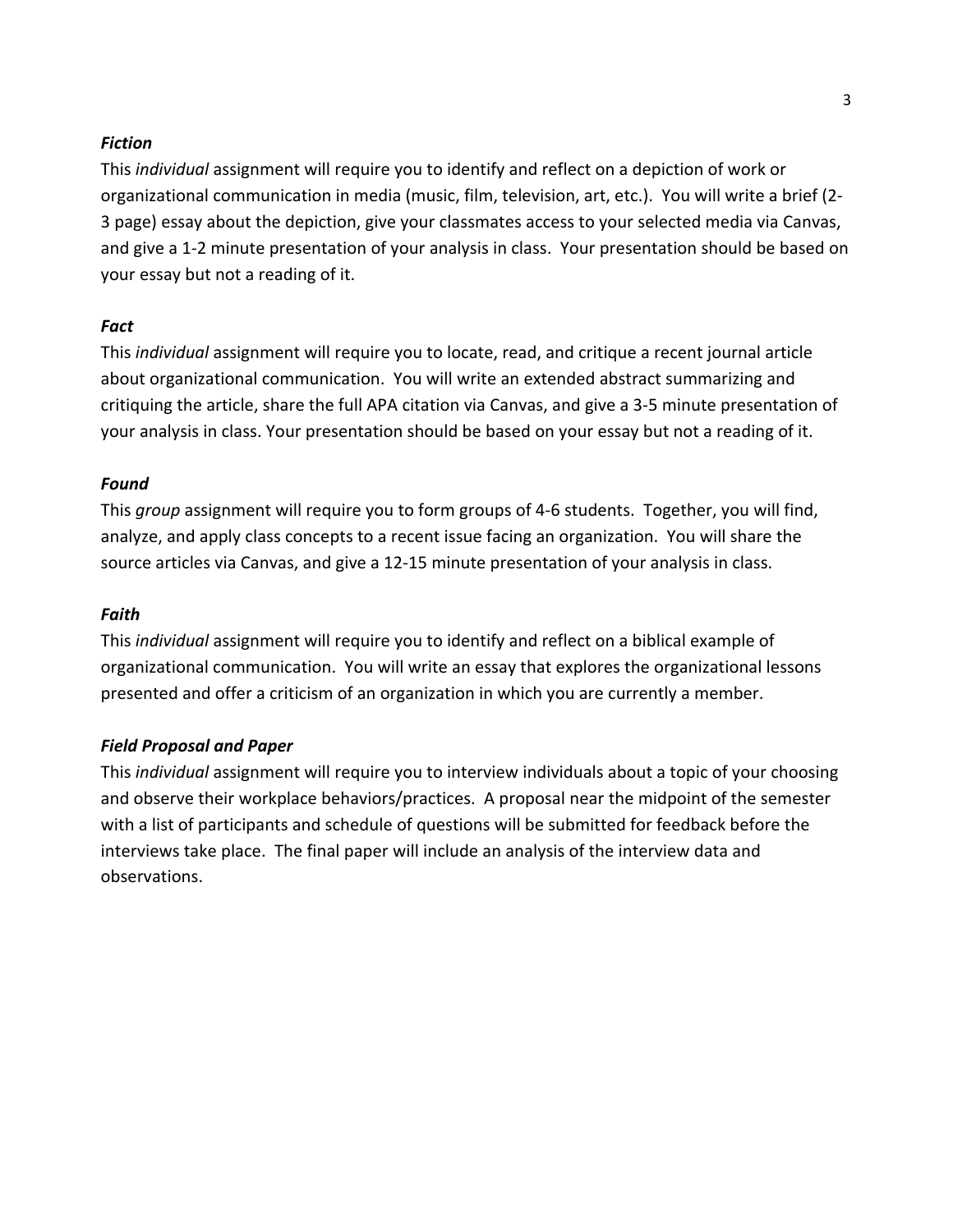| <b>Assignment Distribution:</b>         |              |       |    |                          | Grade Scale |        |   |     |
|-----------------------------------------|--------------|-------|----|--------------------------|-------------|--------|---|-----|
| <b>Fiction Paper &amp; Presentation</b> | 10% (100pts) |       |    | Percentage               |             | Points |   |     |
| <b>Fact Presentation</b>                | 5% (50 pts)  |       |    |                          |             |        |   | 100 |
| <b>Fact Paper</b>                       | 10% (100pts) | A     | 93 | $\overline{\phantom{a}}$ | 100         | 930    |   | 0   |
| <b>Field Proposal</b>                   | 20% (200pts) | A-    | 90 | $\overline{\phantom{a}}$ | 92.9        | 900    | - | 929 |
| Faith Paper                             | 15% (150pts) | B+    | 87 | $\overline{\phantom{a}}$ | 89.9        | 870    |   | 899 |
| <b>Found Presentation</b>               | 10% (100pts) | B     | 83 | $\overline{\phantom{a}}$ | 86.9        | 830    | - | 869 |
| <b>Field Paper</b>                      | 30% (300pts) | $B -$ | 80 | $\overline{\phantom{a}}$ | 82.9        | 800    |   | 829 |
|                                         |              | C+    | 77 | $\overline{\phantom{a}}$ | 79.9        | 770    | - | 799 |
|                                         |              | С     | 73 | $\qquad \qquad$          | 76.9        | 730    |   | 769 |
|                                         |              | $C-$  | 70 | $\overline{\phantom{a}}$ | 72.9        | 700    |   | 729 |
|                                         |              | D+    | 67 | $\qquad \qquad$          | 69.9        | 670    |   | 699 |
|                                         |              | D     | 63 | $\qquad \qquad$          | 66.9        | 630    |   | 669 |
|                                         |              | D-    | 60 |                          | 62.9        | 600    |   | 629 |
|                                         |              | F     | 0  |                          | 59.9        | 0      |   | 599 |

### **INCOMPLETES AND LATE ASSIGNMENTS**

All assignments are to be submitted/turned in by the beginning of the class session when they are due—including assignments posted in Canvas. Incompletes will only be assigned in extremely unusual circumstances. Assignments turned in past due will be accepted but the grade will be reduced by 10% as soon as the assignment is tardy and another 10% for every 24 hour period after that.

#### **GRADING**

Regardless of your prior experiences with grading, I am insistent that a "C" is considered "average" or acceptable work, grades of "B" and "A" are awarded for above average and exceptional work respectively. Normally, those students receiving A's represent the top 10 - 25% of a class.

Feedback on assignments will be provided using the "Annotated Comments" feature in Canvas. Please follow the instructions at<https://tinyurl.com/BirdsellGrades> to access them.

There is a 24-7 rule in this class: you must wait at least 24 hours after receiving a grade to discuss it, and no later than 7 days. Any discussion of grades must occur outside of class time. I will gladly talk about assignments (non-grade issues) past the 7-day period. To avoid confusion, you must (a) document the error in writing, (b) state why you think it is an error (based on the syllabus (course expectations, grading policies, etc.) and specific assignment details.), and (c) suggest what you think should be done to rectify the error (in cases where this is not obvious). These matters will be dealt with promptly. (If an error had been made which benefits you, please accept it as a "gift" which does not need to be reported.)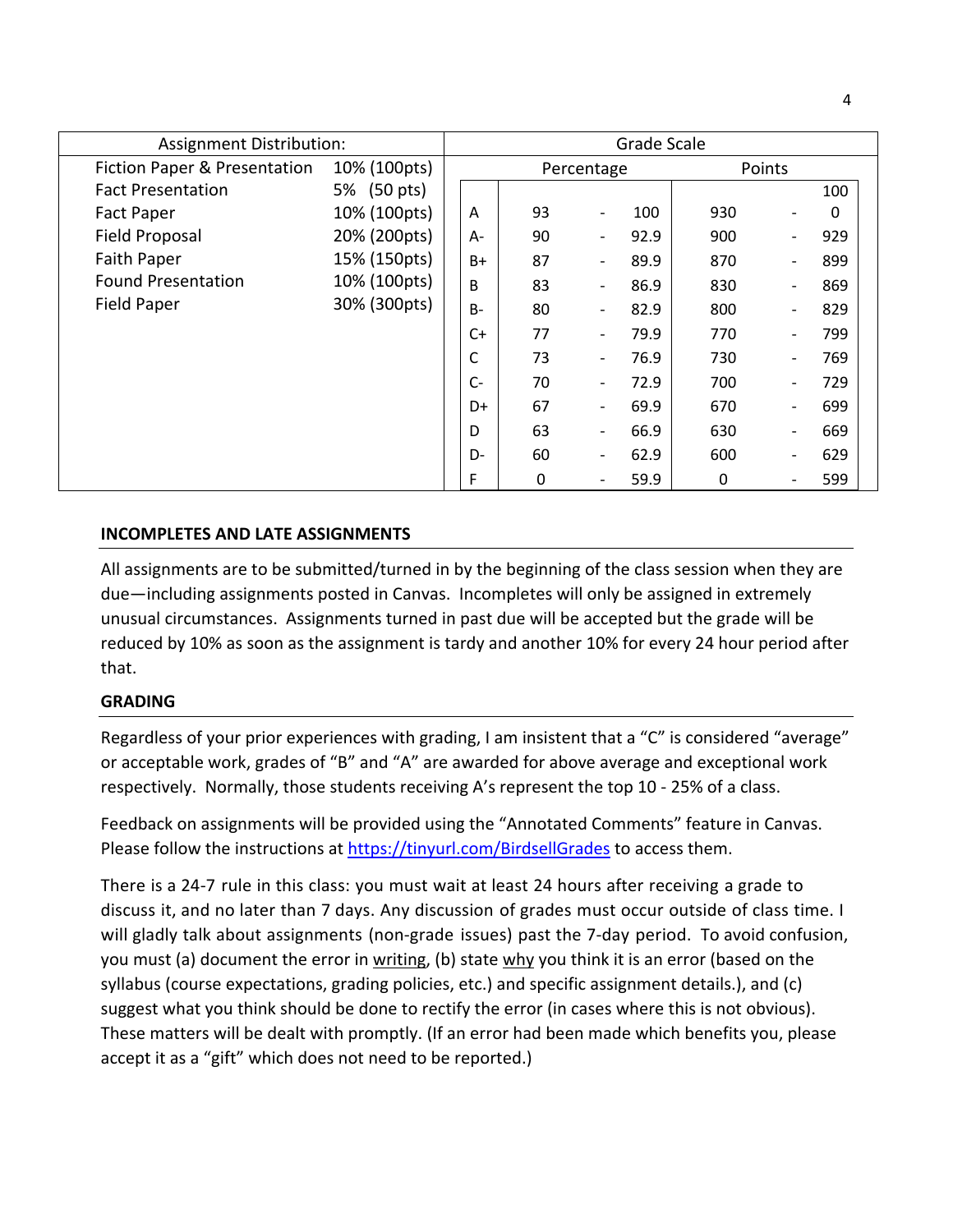# **PLNU ATTENDANCE AND PARTICIPATION POLICY**

Regular and punctual attendance at all class sessions is considered essential to optimum academic achievement. If the student is absent for more than 10 percent of class sessions, the faculty member will issue a written warning of de-enrollment. If the absences exceed 20 percent, the student may be de-enrolled without notice until the university drop date or, after that date, receive the appropriate grade for their work and participation.

# **CLASS ATTENDANCE AND PARTICIPATION**

Regular and punctual attendance at all classes is considered essential to optimum academic achievement. If the student is absent from more than 10 percent of class meetings, the faculty member can file a written report which may result in de-enrollment. If the absences exceed 20 percent, the student may be de-enrolled without notice until the university drop date or, after that date, receive the appropriate grade for their work and participation. See [Academic Policies](http://catalog.pointloma.edu/content.php?catoid=18&navoid=1278) in the Undergraduate Academic Catalog.

Your attendance will be recorded when you sign in to the daily form that is passed around the classroom. You are responsible to ensure that your signature has been collected on the form. There is not stronger evidence that you were in attendance. If you did not sign in, you will be counted as having missed class regardless of other evidence you may provide.

Missing class will negatively impact your grade in the following way:

If you miss 0 classes = No impact on final grade If you miss 1 class = No impact on final grade If you miss 2 classes = 2% reduction of final grade If you miss 3 classes = 3% reduction of final grade If you miss 4 classes = 4% reduction of final grade If you miss 5 classes = 5% reduction of final grade, etc.

Failure to attend the class meeting during Finals Week will be counted as missing 3 classes and factored in to attendance reductions.

### **FINAL EXAMINATION POLICY**

Successful completion of this class requires taking the final examination **on its scheduled day**. The final examination schedule is posted on the [Class Schedules](http://www.pointloma.edu/experience/academics/class-schedules) site. No requests for early examinations or alternative days will be approved. Failure to attend the final will be counted as one week of absences (3 classes)

### **PLNU COPYRIGHT POLICY**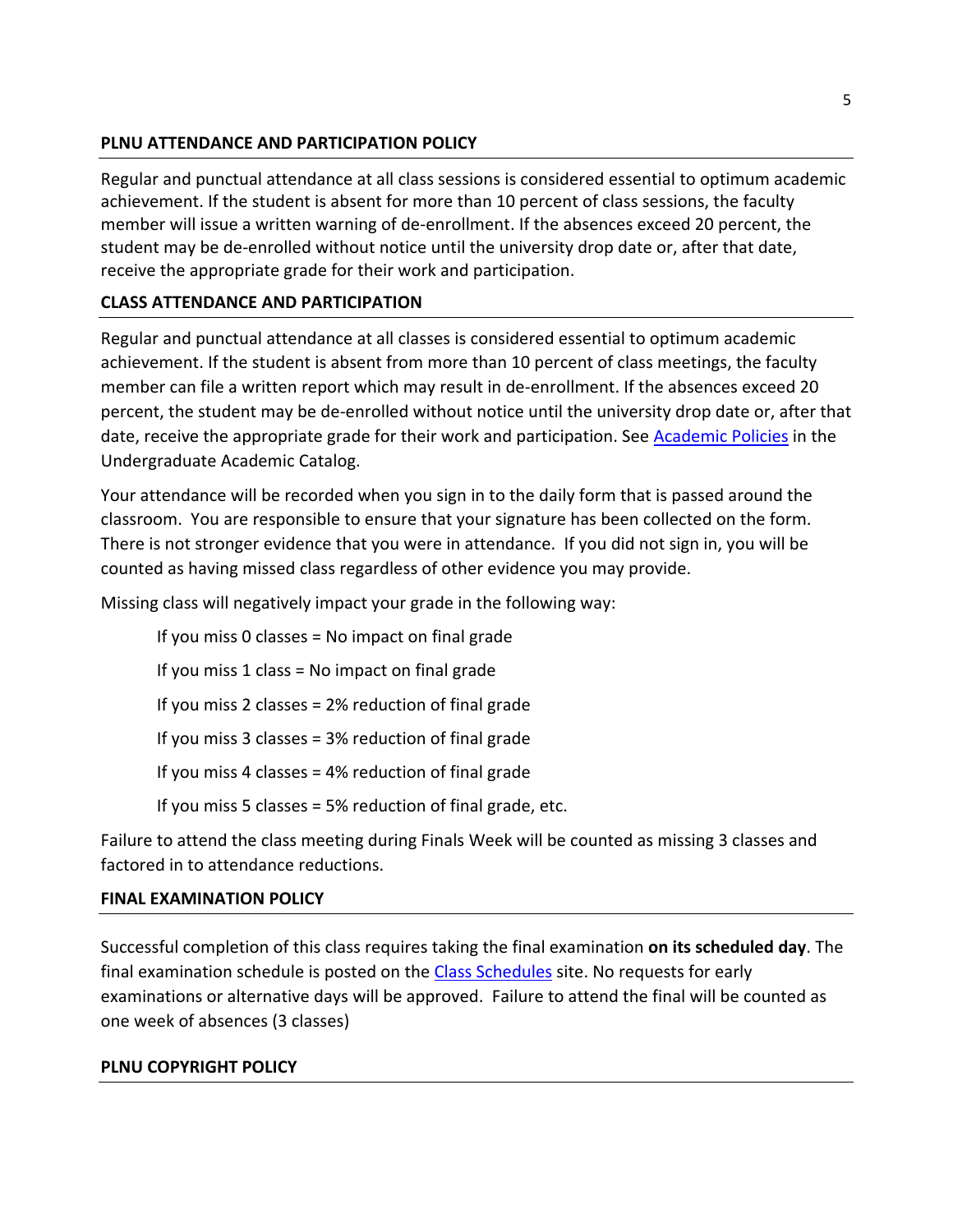Point Loma Nazarene University, as a non-profit educational institution, is entitled by law to use materials protected by the US Copyright Act for classroom education. Any use of those materials outside the class may violate the law.

# **PLNU ACADEMIC HONESTY POLICY**

Students should demonstrate academic honesty by doing original work and by giving appropriate credit to the ideas of others. Academic dishonesty is the act of presenting information, ideas, and/or concepts as one's own when in reality they are the results of another person's creativity and effort. A faculty member who believes a situation involving academic dishonesty has been detected may assign a failing grade for that assignment or examination, or, depending on the seriousness of the offense, for the course. Faculty should follow and students may appeal using the procedure in the university Catalog. See [Academic Policies](https://catalog.pointloma.edu/content.php?catoid=52&navoid=2919#Academic_Honesty) for definitions of kinds of academic dishonesty and for further policy information.

# **PLNU ACADEMIC ACCOMMODATIONS POLICY**

PLNU is committed to providing equal opportunity for participation in all its programs, services, and activities. Students with disabilities may request course-related accommodations by contacting the Educational Access Center (EAC), located in the Bond Academic Center ([EAC@pointloma.edu](mailto:EAC@pointloma.edu) or 619-849-2486). Once a student's eligibility for an accommodation has been determined, the EAC will issue an academic accommodation plan ("AP") to all faculty who teach courses in which the student is enrolled each semester.

PLNU highly recommends that students speak with their professors during the first two weeks of each semester/term about the implementation of their AP in that particular course and/or if they do not wish to utilize some or all of the elements of their AP in that course.

Students who need accommodations for a disability should contact the EAC as early as possible (i.e., ideally before the beginning of the semester) to assure appropriate accommodations can be provided. It is the student's responsibility to make the first contact with the EAC.

# **SPIRITUAL CARE**

Please be aware PLNU strives to be a place where you grow as whole persons. To this end, we provide resources for our students to encounter God and grow in their Christian faith. If students have questions, a desire to meet with the chaplain or have prayer requests you can contact the Office of Spiritual Development.

# **INFORMATION AND COMMUNICATIONS TECHNOLOGY**

While technological resources have made it possible to exchange messages at a greater rate, particularly through email, please remember that just because you're available to send a message doesn't mean I'm available to respond to those messages. I especially frown upon frantic emails sent hours before an exam or assignment. I typically respond to email within one 24-hour school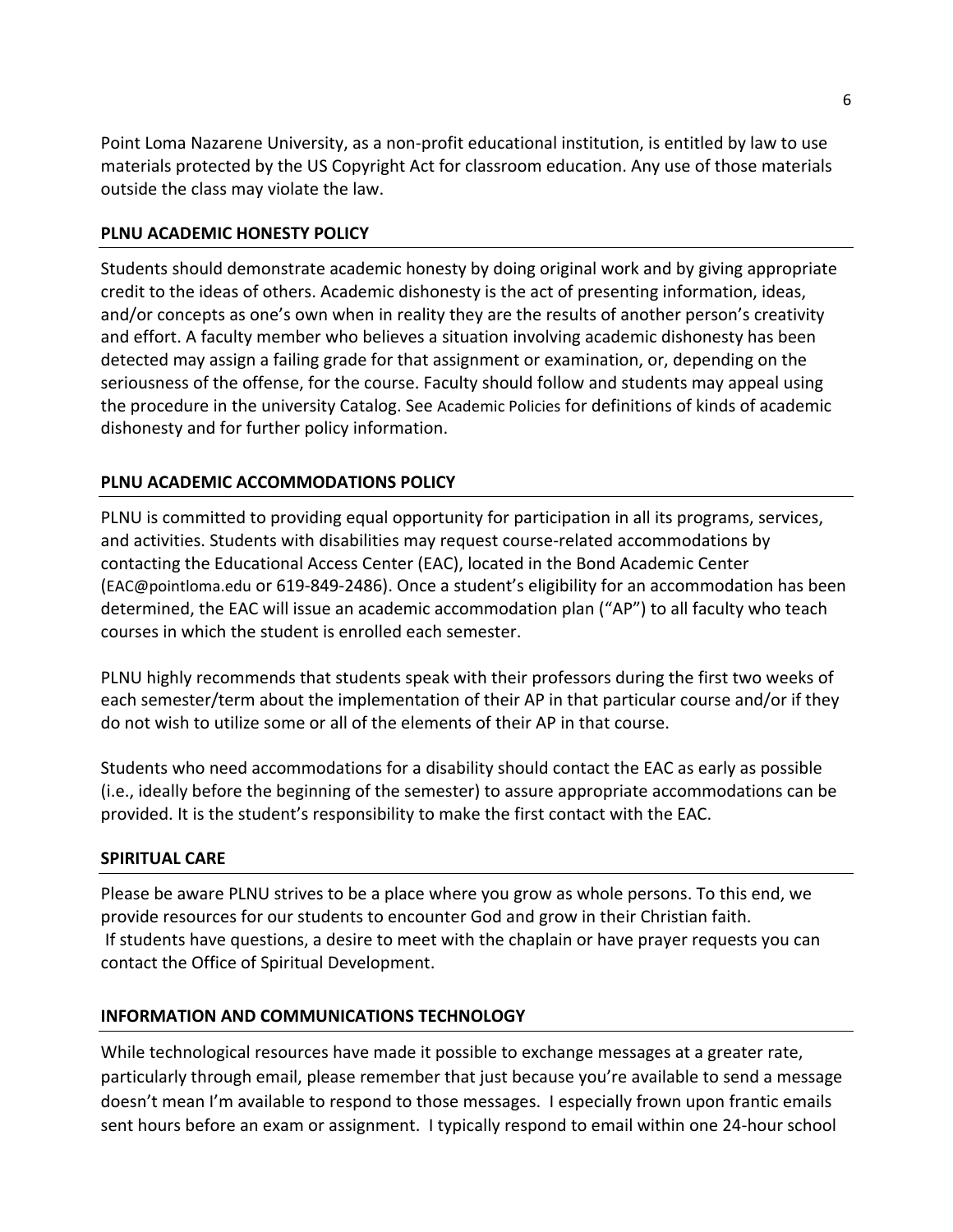day (M – F). For example, if you email me at 1:00pm on Wednesday afternoon, I will typically respond by 1:00pm on or before 1:00pm on Thursday afternoon. If you email me at 9:00 am on Saturday morning, I will typically respond on or before 9 am on Tuesday morning. It is your responsibility to plan ahead.

Problems with technology do not relieve you of the responsibility of participating, turning in your assignments, or completing your class work.

Research summaries I have read, along with my own experience as both an instructor and a student, suggest that taking notes by hand on paper improves information retention. If you are taking notes on a laptop or tablet, please disable your connection to the internet unless otherwise instructed.

Please silence your phone when you are in class. If a call or text interrupts our class session, I reserve the right to answer the phone on your behalf and/or make fun of an unoriginal ringtone.

# **ASSIGNMENTS AND READINGS**

All assignments must be typed (double-spaced, 8.5" x 11" paper, one-side, 225-250 wpp, 1" margins, 12pt font, Times New Roman or Courier typeface) unless otherwise instructed. Use the APA style guide where necessary (see https://owl.english.purdue.edu/owl/resource/560/01/ for formatting assistance). Written assignments and readings are due at the beginning of class on the appropriate day. Quizzes and online discussions are due according to the times listed in Canvas and on the attached calendar. The most likely time for your computer/internet connection to crash or printer to die/run out of ink, is minutes before an assignment is due. Please plan ahead.

### **ASSIGNMENT INSTRUCTIONS, RUBRICS, AND CALENDAR**

Refer to the attached pages for assignment instructions, rubrics, and the course calendar. Any modifications to these expectations and dates will be announced in-class or via email and updated on Canvas.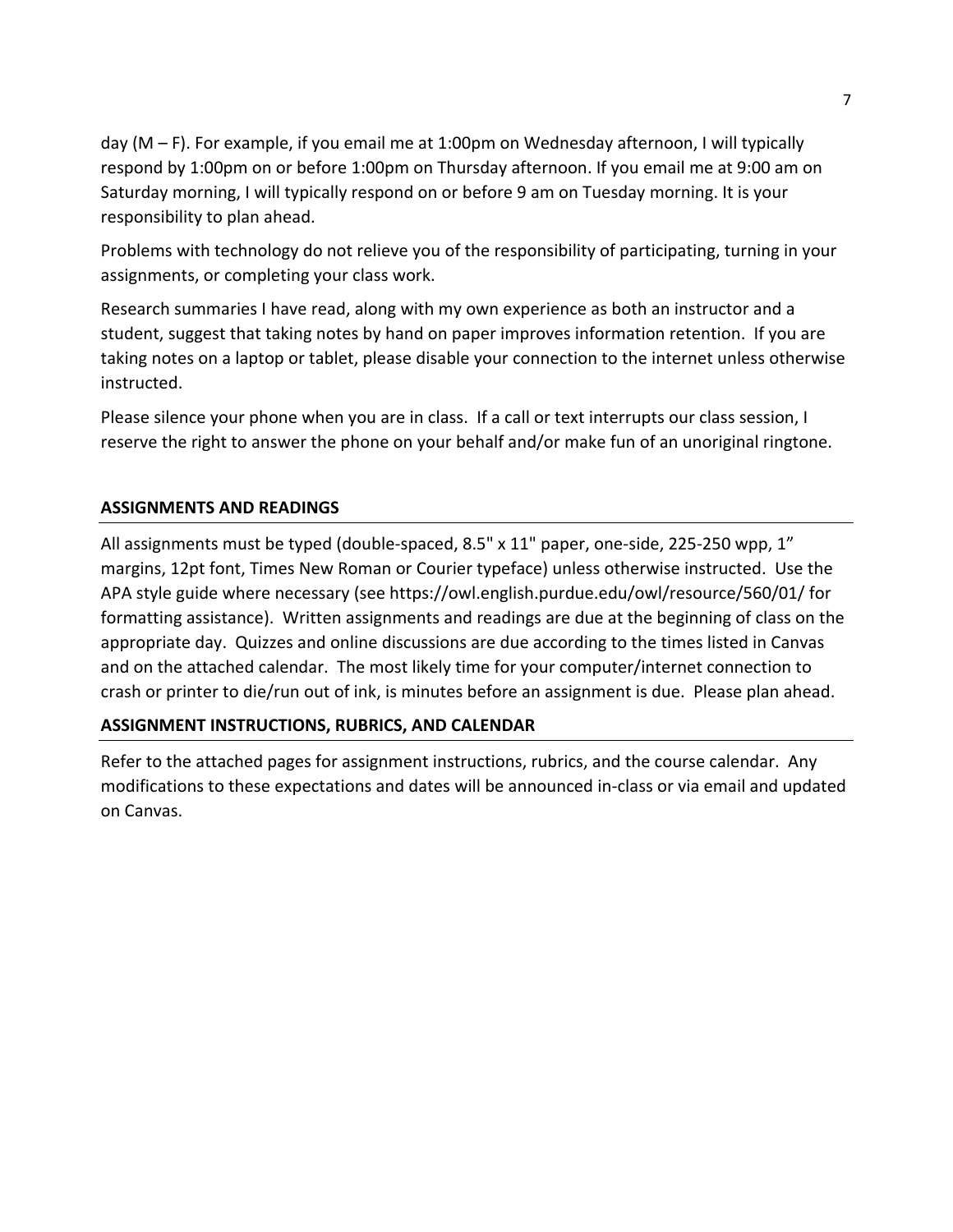# **"FICTION" INSTRUCTIONS**

This reflection is designed to facilitate analysis of experiences with media depictions of work or organizational communication. Grading will be guided by the depth and thoroughness with which you select the media, make a link to concepts found in at least two of the chapters in Eisenberg, Goodall, & Trethewey (2014), the professionalism of your writing (conciseness and clarity, grammar, sentence/paragraph structure), and the way you address the following criteria (adapted from Kolb's Model of Experiential Learning, 1984):

# **WRITTEN ASSIGNMENT EXPECTATIONS**

# **What?**

Describe the media item.

- What media did you select?
- What is the broader cultural context in which it appears?
- How did you first discover it?
- What were your initial impressions of the song/film/show/painting/etc.?
- What meaning/lessons did you take from it?

# **So What?**

Analyze your experience in light of the chapters you've read for class so far

- How is the media you selected about work or organizational communication?
- What surprised you?
- How did this experience relate to course readings/curriculum?

### **Now What?**

Analyze what might be the impact of the activity and relate this back to classroom learning.

- What are the larger issues associated with this media item?
- Do you understand your media item differently in light of your readings?
- What alternative interpretations might there be for people who don't share your experiences?
- What did you learn about organizational communication in general?
- What could you teach others about this issue?
- How have you been affected personally by this experience?

Organize your reflection in three parts corresponding to the questions noted above. Clearly indicate the structure of your essay by including the headings "What?", "So What?" and "Now What?" at the beginning of the appropriate segment.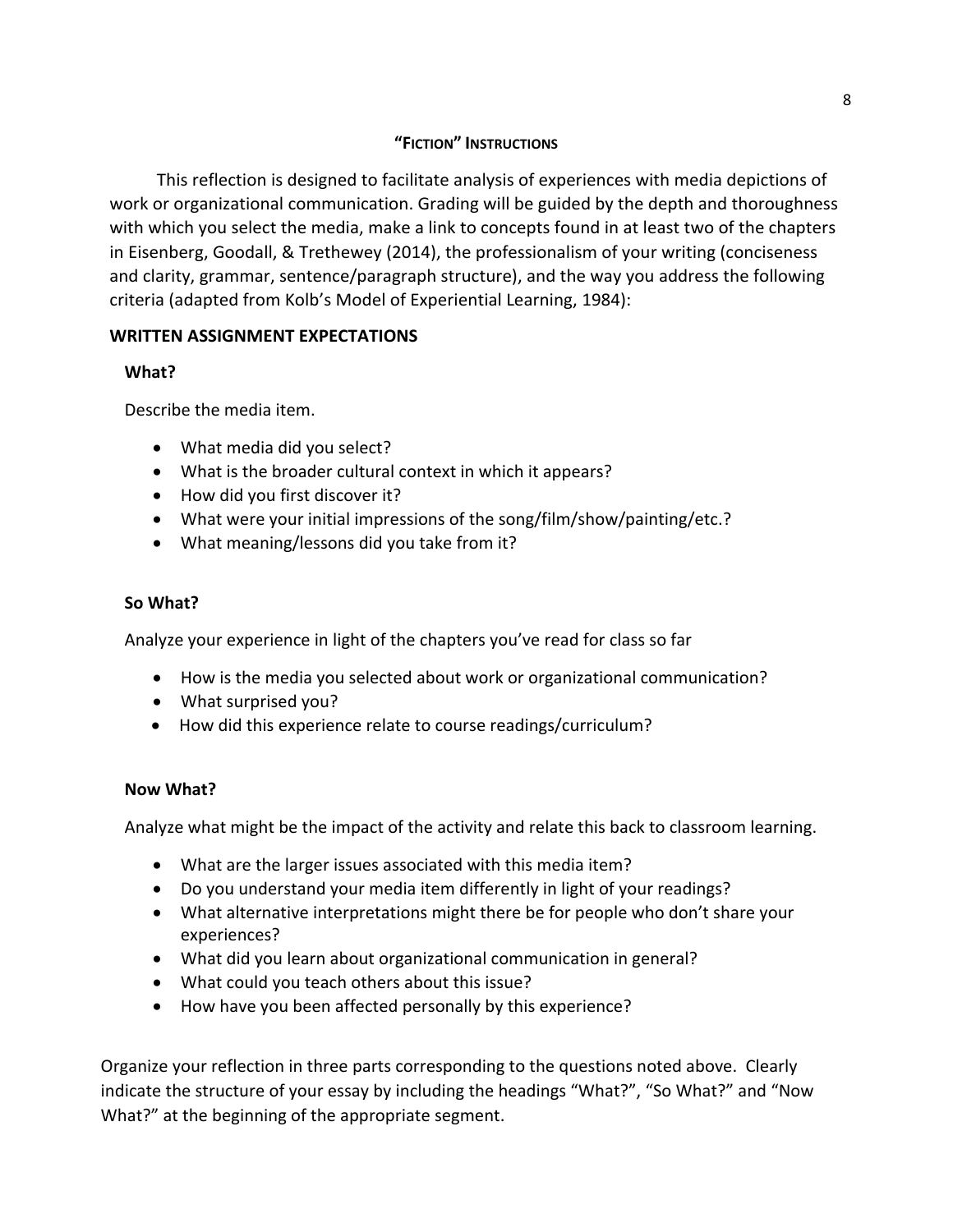#### **PRESENTATION EXPECTATIONS**

#### *Before class:*

Post a link, file, or instructions on how to access your media item for your classmates on Canvas 48 hours prior to the presentation class meeting (if the presentations are on Thursday at noon, for example, you should post to Canvas by noon on Tuesday)

#### *In class:*

Introduction: Introduce your presentation in an engaging way (avoid showing your media or beginning with "The thing I picked for today…" or a variation thereof.

Link to class topic: You can expect your classmates to have accessed the media prior to class so provide a very brief description of the content as a means of linking the content to two ideas we've discussed in class.

Relevance: Explain how your item "counts" as being related to ideas of work or organizational communication.

Conclusion: Conclude with a clincher statement that summarizes your presentation in one sentence.

Time: You have 1-2 minutes to present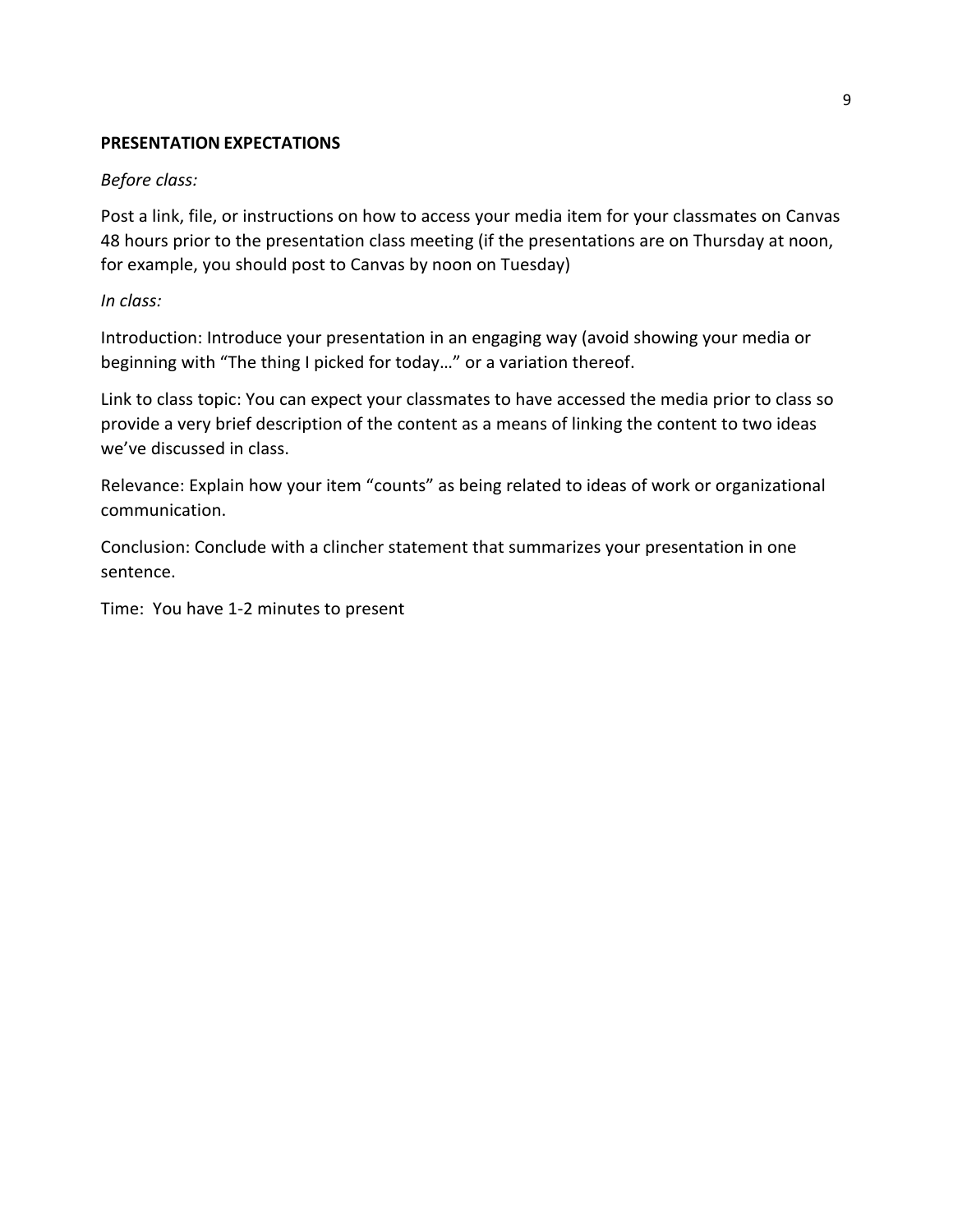#### **"FICTION" WRITTEN ASSIGNMENT GRADING SHEET**

Name: \_\_\_\_\_\_\_\_\_\_\_\_\_\_\_\_\_\_\_\_\_\_\_\_\_\_

Grading Scale:

- 1- Missing, not relevant to the assignment
- 2 or 3- Improvement needed, does not satisfy requirements as presented
- 4, 5, 6- Good, average work, satisfies requirements of assignment and collegiate expectations
- 7 or 8- Above average and superior work, exceeds minimum requirements, shows depth of thought, analysis, and insight
- 9- Exceptional scholarship in every regard, far exceeds expectations

# **MECHANICS:**

Is this the first draft of the assignment or has it been "polished" and free from spelling, syntax, and grammatical errors? Have you followed all instructions in the syllabus or does it appear to be thrown together at the last moment? Are citations complete and in APA form? [\(http://owl.english.purdue.edu/owl/resource/560/01/\)](http://owl.english.purdue.edu/owl/resource/560/01/)

1 2 3 4 5 6 7 8 9

# **SOURCES/ANALYSIS:**

Does the paper provide clear reasons to support your position on the topic? Have you grounded your argument in communication theory or is this merely your impression of what occurred with anecdotal support?

1 2 3 4 5 6 7 8 9

# **OVERALL IMPACT:**

This is a function of many aspects including clarity of thought, depth of analysis, vivid writing style, and attention to detail. Does the assignment leave the impression that you have done an excellent job of preparing and presenting the assignment in proper form and on time?

1 2 3 4 5 6 7 8 9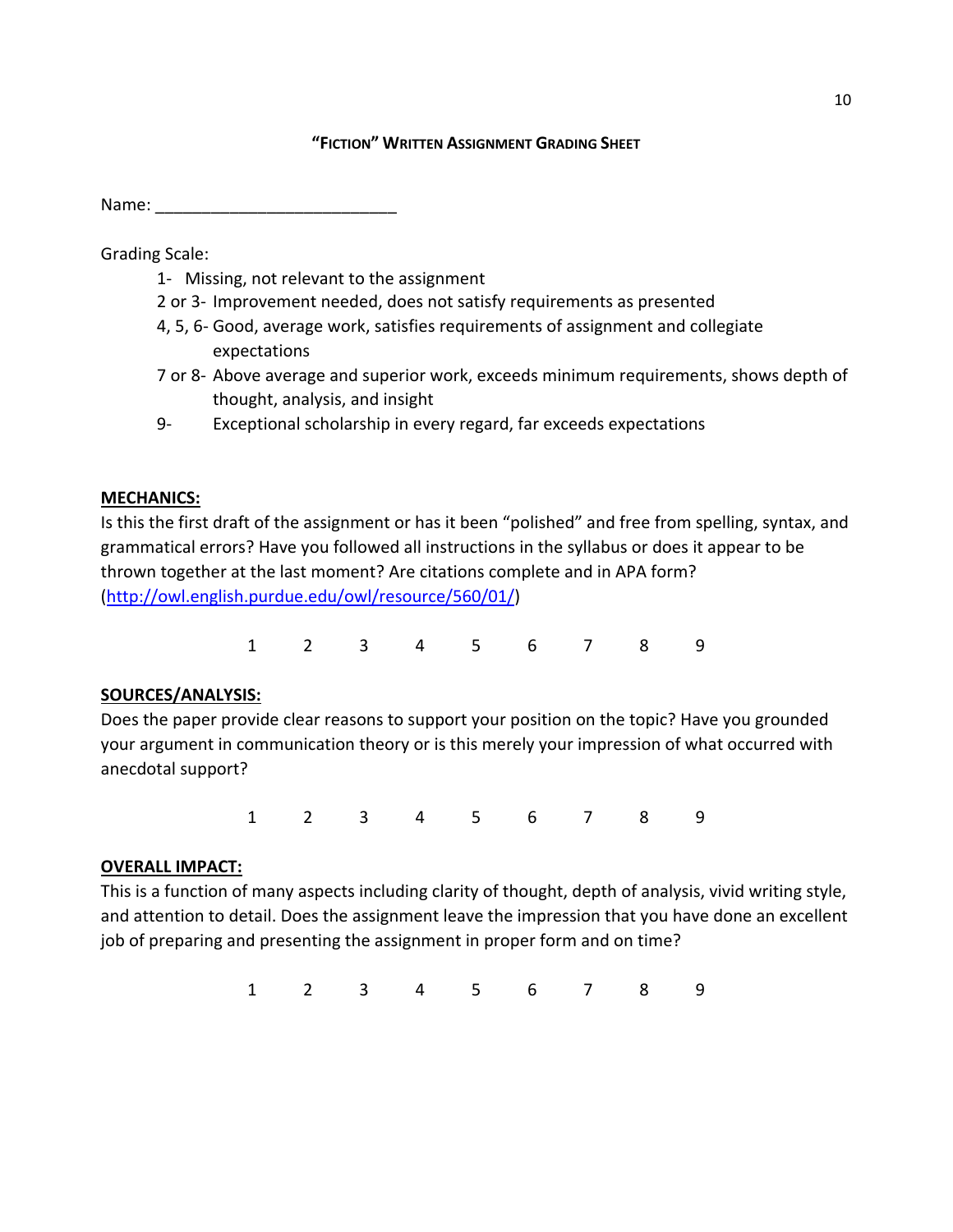#### **"FICTION" PRESENTATION GRADING SHEET**

Name: \_\_\_\_\_\_\_\_\_\_\_\_\_\_\_\_\_\_\_\_\_\_\_\_\_\_

Did the introduction engage the audience?



Was there a clear link to two class topics?

Was there an explanation of how your item "counts" as being related to ideas of work or organizational communication?



Did you conclude with a clincher statement that summarized your presentation?



Does the presentation leave the impression that you have done an excellent job of preparing and presenting the assignment in proper form and on time?

Did you do something that allowed your presentation to stand out from other presentations?



Did you stay within the time requirements (1-2 minutes) for the presentation?

Did you post the link, file, or instructions 48 hours prior to the presentation?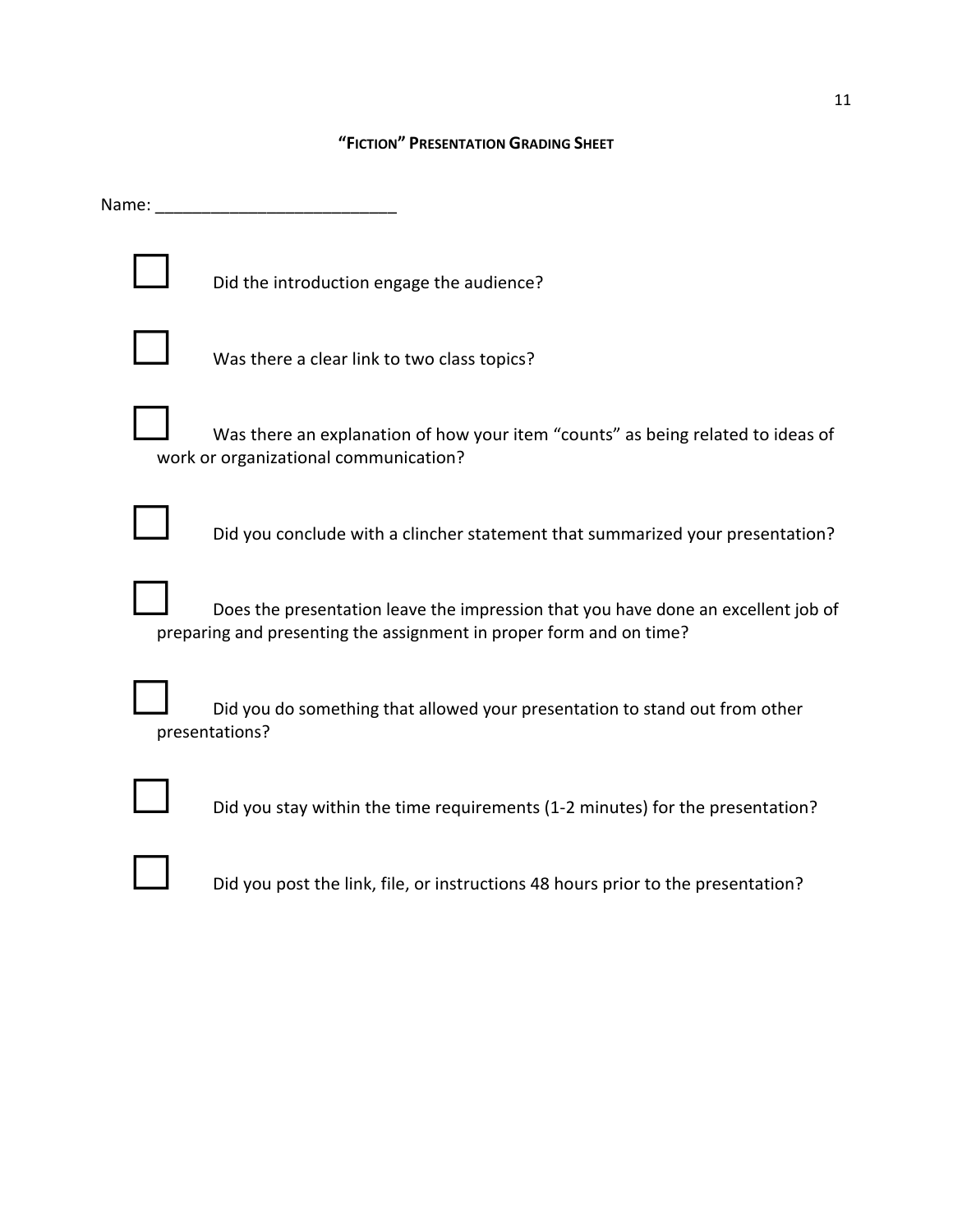# **"FACT" INSTRUCTIONS**

This assignment is designed to expose you to current organizational communication research and improve your ability to consume and evaluate disciplinary scholarship. Grading will be guided by quality of your selected article and the depth of understanding and analysis you present, the professionalism of your writing (conciseness and clarity, grammar, sentence/paragraph structure), and the way you address the following criteria:

# **WRITTEN ASSIGNMENT EXPECTATIONS**

You will need to select an article that: 1) has an organizational communication focus and 2) has been published within the last ten years in one of the following journals (full text for each is available through the university library):

Journal of Applied Communication Research

Communication Monographs

Journal of Communication

Administrative Science Quarterly

Academy of Management Review

Management Communication Quarterly

At the top of the page (do not use a separate title page), include the complete APA citation for the article (see<https://owl.english.purdue.edu/owl/resource/560/01/> or the APA manual in the library for formatting instructions). The body of the abstract should include the following:

- a) What is the article trying to accomplish (explain, describe, predict, etc.)? Present the central idea, thesis, or central problem(s) the author is attempting to address. What makes this an article about organizational communication (see page 4 of Eisenberg, Goodall, & Trethewey, (2014))? What theory did the authors use as basis for their hypotheses, research questions, or justification for inquiry? Was this explicitly stated or did you have to glean it from their writing?
- b) Describe the way the study was carried out. Who were the subjects? What variables were being measured or issues evaluated? What methods did the author use to establish the findings?
- c) Clearly summarize the findings/results presented by the author in response to the hypothesis, research questions, or problem(s) presented. What were the primary findings of this work? Did any findings contradict theoretical expectations? How did the authors handle this? Be very specific in presenting the findings of the study. This should be the longest section of your abstract.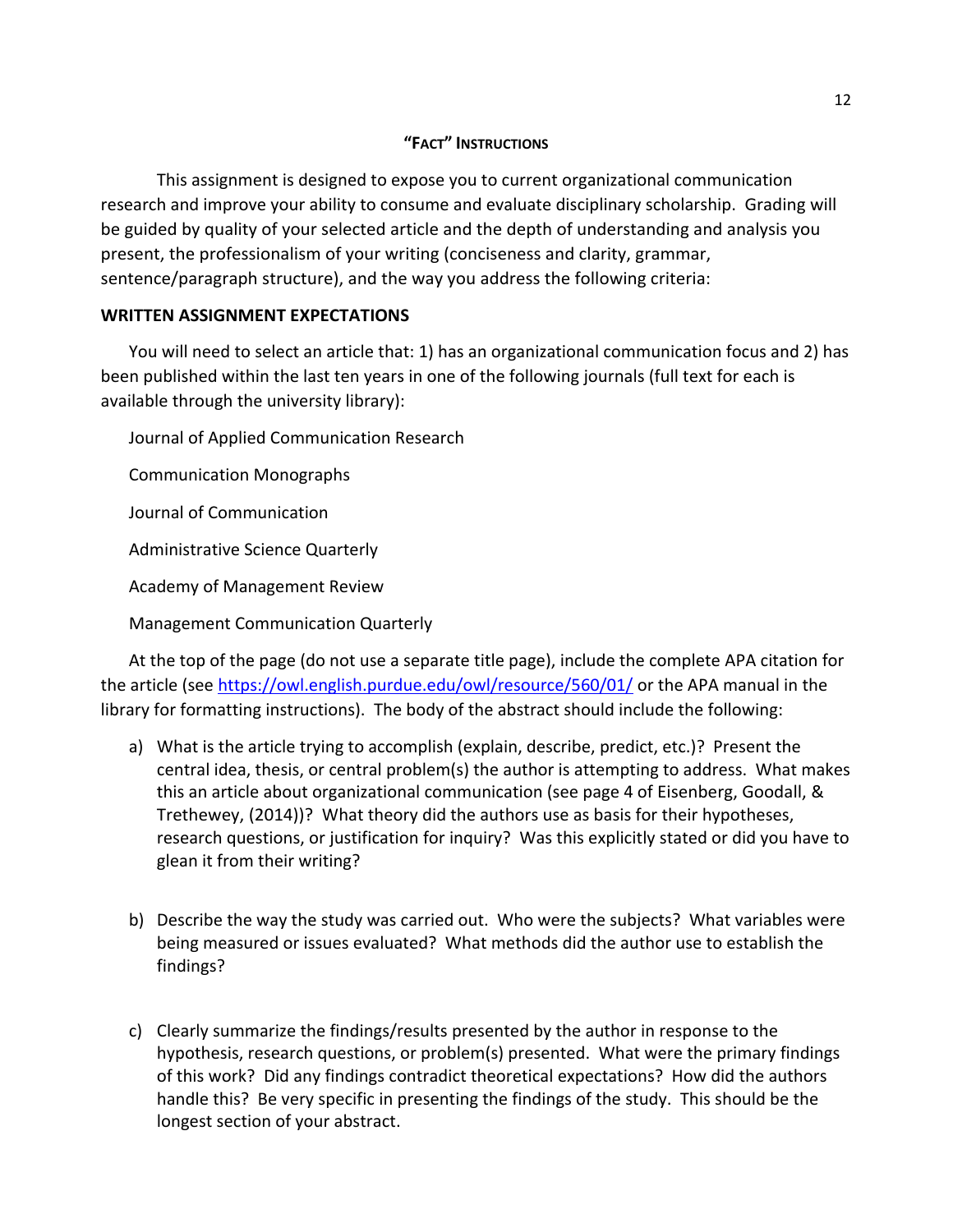- d) What are the implications of this research? Why do these findings matter to scholars/researchers? Why do these findings matter to workers/employers/organizations? Why do these findings matter to you/your grandma/your niece?
- e) Does the author do an adequate job of addressing the problem(s)? Why or why not? Are there any inconsistencies or gaps in the argument/solution? What impressed you most about this article?

Organize your abstract in five parts corresponding to the issues noted above. Clearly indicate the structure of your essay by including the letters A, B, C, D, and E at the beginning of the appropriate segment.

# **PRESENTATION EXPECTATIONS**

### *Before class:*

Post the complete APA citation and link to the article you selected for your classmates on Canvas 48 hours prior to the presentation class meeting (if the presentations are on Thursday at noon, for example, you should post to Canvas by noon on Tuesday)

### *In class:*

Introduction: Introduce your presentation in an engaging way (avoid beginning with "My article was called…" or a variation thereof.

Body: Outline the primary goals/problems your article sought to address. Describe the methodology. Summarize the findings. Explain why this research matters to scholars, workers, and the world. Identify any concerns you had with the article or things you were most impressed with.

Conclusion: Conclude with a clincher statement that summarizes your presentation in one sentence.

Time: You have 3-5 minutes to present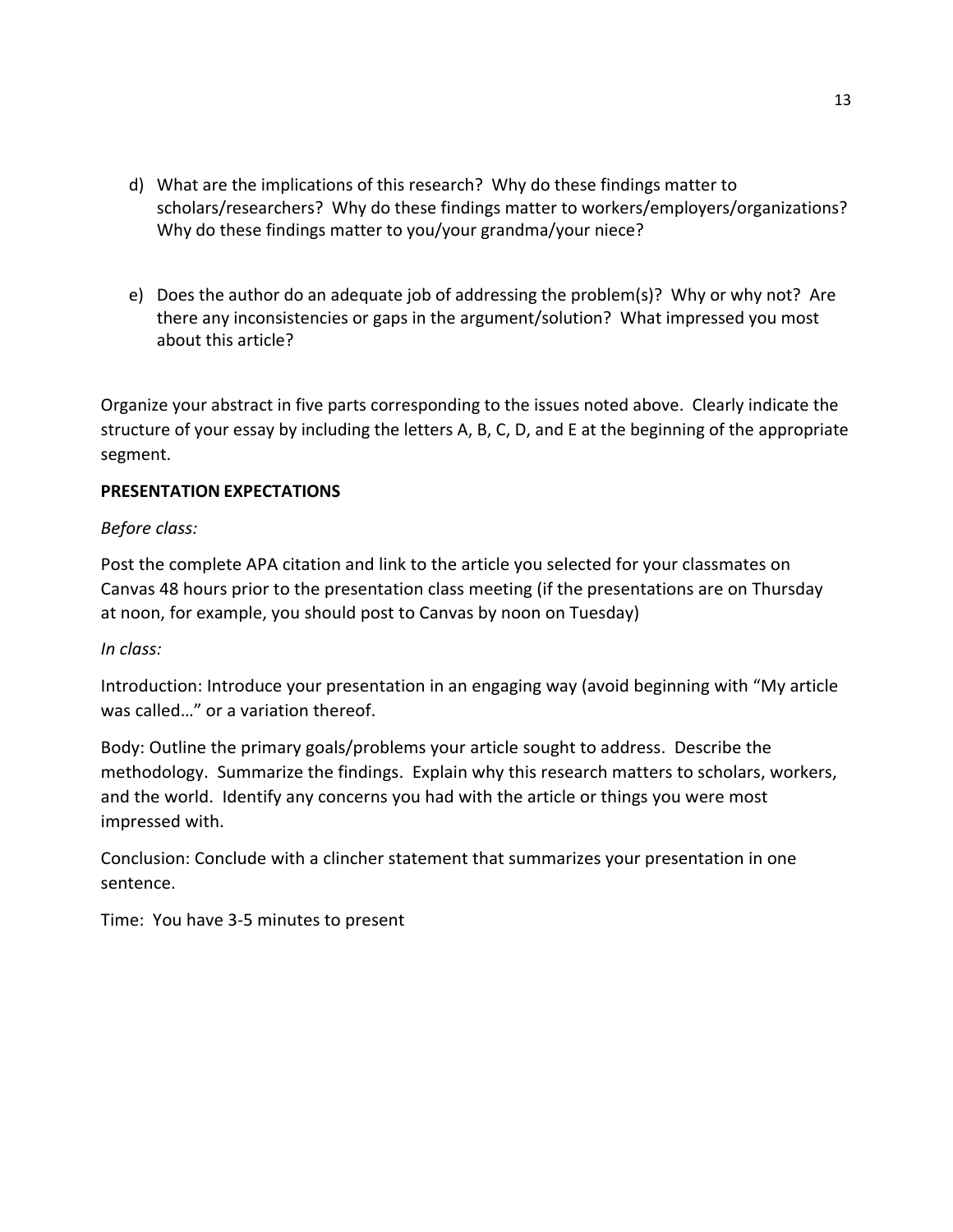### **"FACT" WRITTEN ASSIGNMENT GRADING SHEET**

Name:

Grading Scale:

- 1- Missing, not relevant to the assignment
- 2 or 3- Improvement needed, does not satisfy requirements as presented
- 4, 5, 6- Good, average work, satisfies requirements of assignment and collegiate expectations
- 7 or 8- Above average and superior work, exceeds minimum requirements, shows depth of thought, analysis, and insight
- 9- Exceptional scholarship in every regard, far exceeds expectations

### **MECHANICS:**

Is this the first draft of the assignment or has it been "polished" and free from spelling, syntax, and grammatical errors? Have you followed all instructions in the syllabus or does it appear to be thrown together at the last moment? Are citations complete and in APA form? [\(http://owl.english.purdue.edu/owl/resource/560/01/\)](http://owl.english.purdue.edu/owl/resource/560/01/)

1 2 3 4 5 6 7 8 9

# **QUALITY OF MATERIAL:**

Is this a recent article from one of the journals provided in the instructions? Does it directly relate to organizational communication?

1 2 3 4 5 6 7 8 9

### **DEPTH OF ANALYSIS:**

Beyond identifying the central theme and summarizing the author's arguments, did you show an understanding of the content and significance of the findings presented? Did you evaluate the author's conclusions or uncritically accept everything at face value with little analysis on your part? 1 2 3 4 5 6 7 8 9

### **OVERALL IMPACT:**

This is a function of many aspects including clarity of thought, depth of analysis, vivid writing style, and attention to detail. Does the assignment leave the impression that you have done an excellent job of preparing and presenting the assignment in proper form and on time?

1 2 3 4 5 6 7 8 9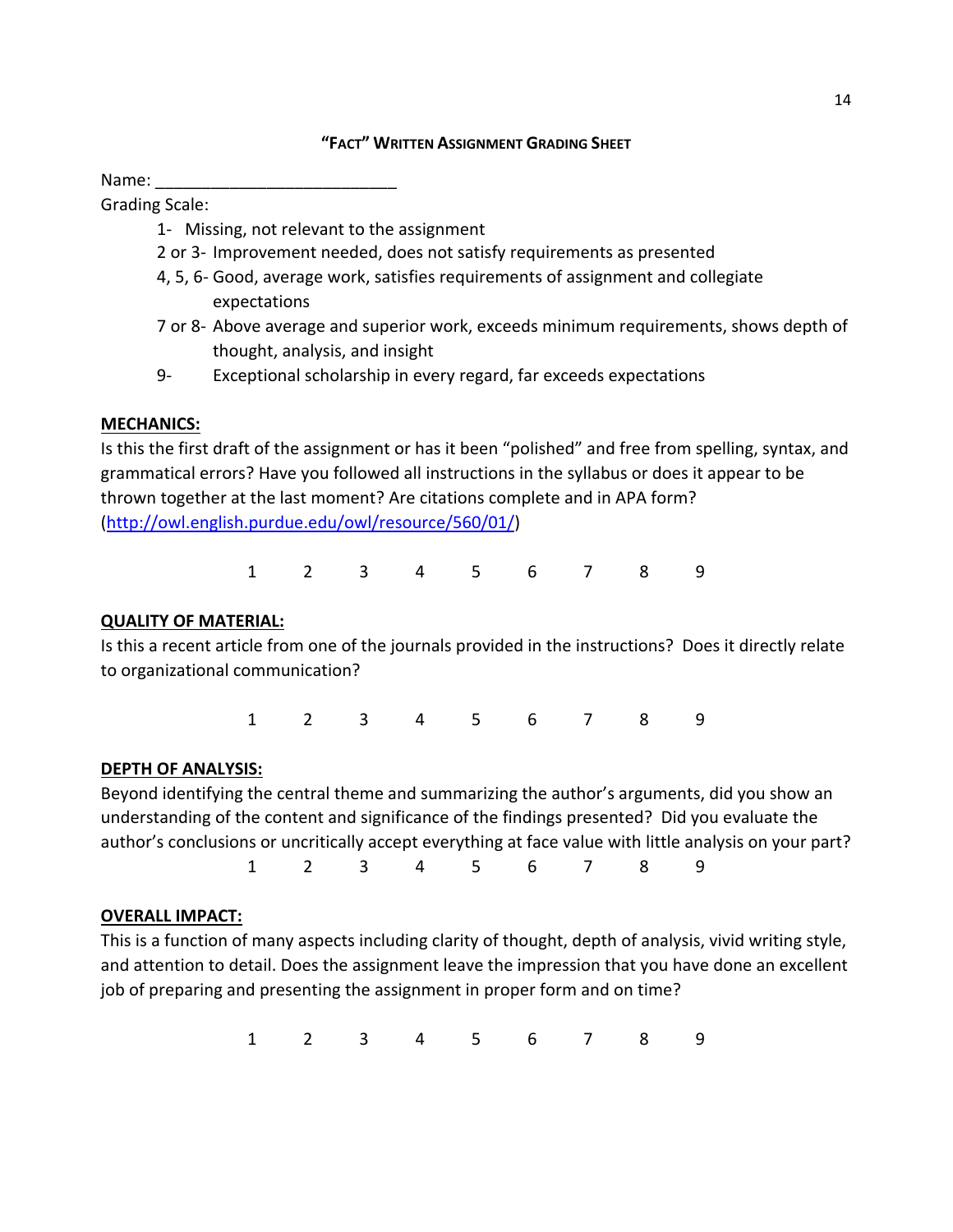# **"FACT" PRESENTATION GRADING SHEET**

| Name:           |                                                                                                                                                          |         |               |           |
|-----------------|----------------------------------------------------------------------------------------------------------------------------------------------------------|---------|---------------|-----------|
|                 | How well did you introduce your presentation?                                                                                                            |         |               |           |
| Not included    | Below average                                                                                                                                            | Average | Above Average | Excellent |
|                 | How well did you outline the primary goals/problems your article sought to address?                                                                      |         |               |           |
| Not included    | Below average                                                                                                                                            | Average | Above Average | Excellent |
|                 | How well did you describe the methodology?                                                                                                               |         |               |           |
| Not included    | Below average                                                                                                                                            | Average | Above Average | Excellent |
|                 | How well did you summarize the findings?                                                                                                                 |         |               |           |
| Not included    | Below average                                                                                                                                            | Average | Above Average | Excellent |
|                 | How well did you explain why this research matters to scholars, workers, and the world?                                                                  |         |               |           |
| Not included    | Below average                                                                                                                                            | Average | Above Average | Excellent |
|                 | How well did you identify any concerns you had with the article or things you were most                                                                  |         |               |           |
| impressed with? |                                                                                                                                                          |         |               |           |
| Not included    | Below average                                                                                                                                            | Average | Above Average | Excellent |
|                 | How well did you conclude your presentation?                                                                                                             |         |               |           |
| Not included    | Below average                                                                                                                                            | Average | Above Average | Excellent |
|                 | Does the presentation leave the impression that you have done an excellent job of preparing<br>and presenting the assignment in proper form and on time? |         |               |           |
| No              |                                                                                                                                                          |         |               | Yes       |
|                 | Did you do something that allowed your presentation to stand out from other presentations?                                                               |         |               |           |
| No              |                                                                                                                                                          |         |               | Yes       |
|                 | Did you stay within the time requirements (3-5 minutes) for the presentation?                                                                            |         |               |           |
| No              |                                                                                                                                                          |         |               | Yes       |
|                 | Did you post the link, file, or instructions 48 hours prior to the presentation?                                                                         |         |               |           |
| No              |                                                                                                                                                          |         |               | Yes       |

15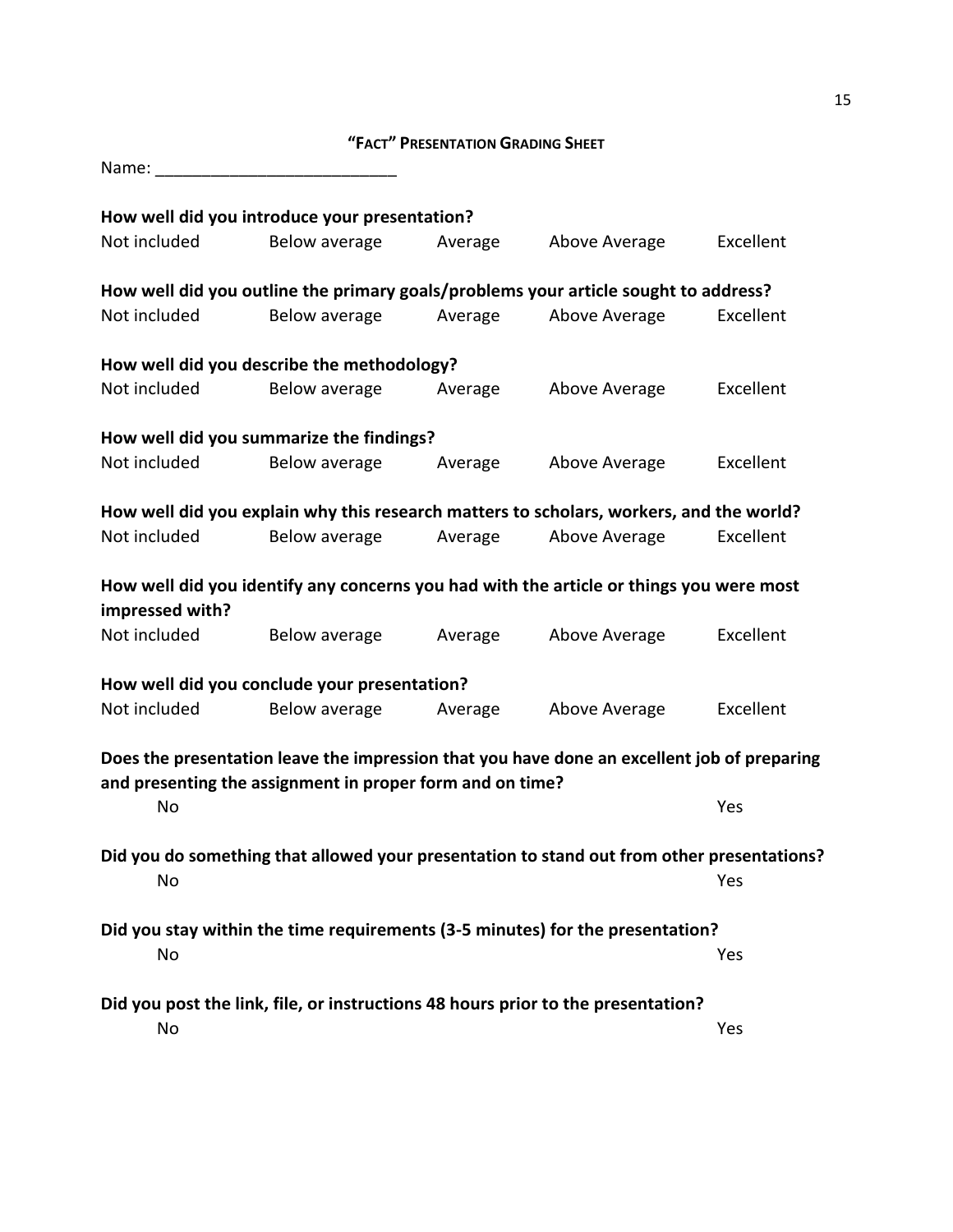# **"FAITH" INSTRUCTIONS**

The purpose of this reflection is to develop your answer to the question "What makes an organization a *Christian* organization?". Grading will be guided by the depth and thoroughness with which you select the text, make a link to concepts found in at least two of the chapters in Eisenberg, Goodall, & Trethewey (2014), the quality of your writing (conciseness and clarity, grammar, sentence/paragraph structure), and the way you address the following criteria (adapted from Kolb's Model of Experiential Learning, 1984):

# **WRITTEN ASSIGNMENT EXPECTATIONS**

# **What?**

-Select an example of organizing and/or organizational communication in the Bible

- Identify the passage
	- o give a brief summary of what comes before and after your selection
	- $\circ$  include any historical information about the time the passage is describing or the time it was written that would help situate the reader.
- What were your initial impressions of the story?
- What meaning/lessons did you take from it?

# **So What?**

Analyze your experience in light of the chapters you've read for class so far

- What makes this story about organizing and organizational communication?
	- o What is the goal the people are working towards?
	- $\circ$  How are symbols used and their meanings negotiated to accomplish that goal?
	- o What diverse perspectives are being bridged?
	- o What tensions are being balanced?
- What recommendations does the story give for organizational life?
- How does it relate to course readings?
- What does this tell us about how God's people ought to communicate in and/or about organizations.

# **Now What?**

Analyze what might be the impact of the activity and relate this back to classroom learning.

- If an organization wanted to be a "Christian" organization, how might they apply this story to everyday practices?
- Perform a "mini-ethnography" by describing an organization you are a member of and describe a current practice that could be changed in light of the lessons from the text you selected.
- What would it take to make this change?

Organize your reflection in three parts corresponding to the questions noted above. Clearly indicate the structure of your essay by including the headings "What?", "So What?" and "Now What?" at the beginning of the appropriate segment.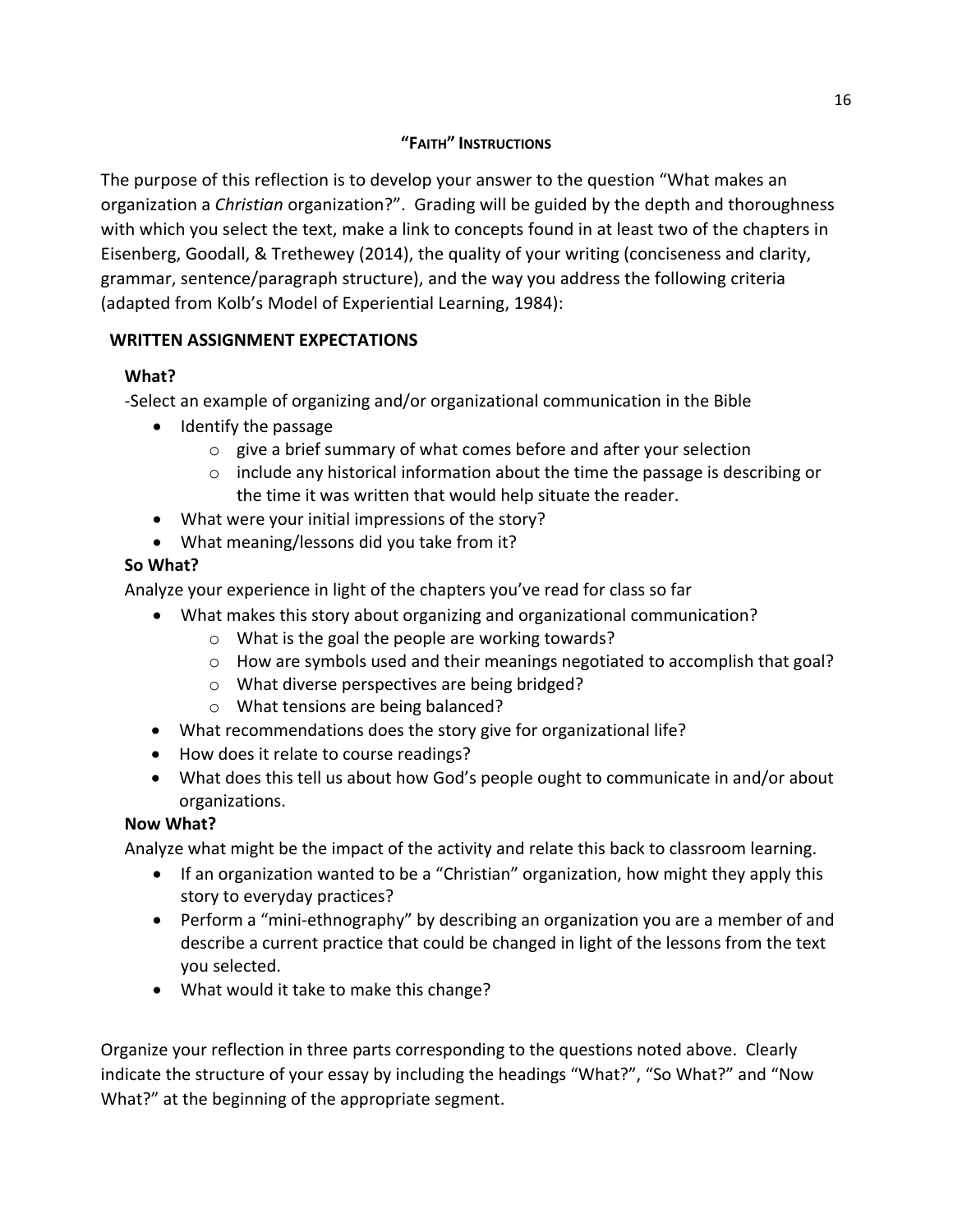#### **"FAITH" WRITTEN ASSIGNMENT GRADING SHEET**

Name:

Grading Scale:

- 1- Missing, not relevant to the assignment
- 2 or 3- Improvement needed, does not satisfy requirements as presented
- 4, 5, 6- Good, average work, satisfies requirements of assignment and collegiate expectations
- 7 or 8- Above average and superior work, exceeds minimum requirements, shows depth of thought, analysis, and insight
- 9- Exceptional scholarship in every regard, far exceeds expectations

#### **MECHANICS:**

Is this the first draft of the assignment or has it been "polished" and free from spelling, syntax, and grammatical errors? Have you followed all instructions in the syllabus or does it appear to be thrown together at the last moment? Are citations complete and in APA form? [\(http://owl.english.purdue.edu/owl/resource/560/01/\)](http://owl.english.purdue.edu/owl/resource/560/01/)

1 2 3 4 5 6 7 8 9

### **SOURCES/ANALYSIS:**

Does the paper provide clear reasons to support your position on the topic? Have you grounded your argument in communication theory or is this merely your impression of what occurred with anecdotal support?

1 2 3 4 5 6 7 8 9

#### **OVERALL IMPACT:**

This is a function of many aspects including clarity of thought, depth of analysis, vivid writing style, and attention to detail. Does the assignment leave the impression that you have done an excellent job of preparing and presenting the assignment in proper form and on time?

1 2 3 4 5 6 7 8 9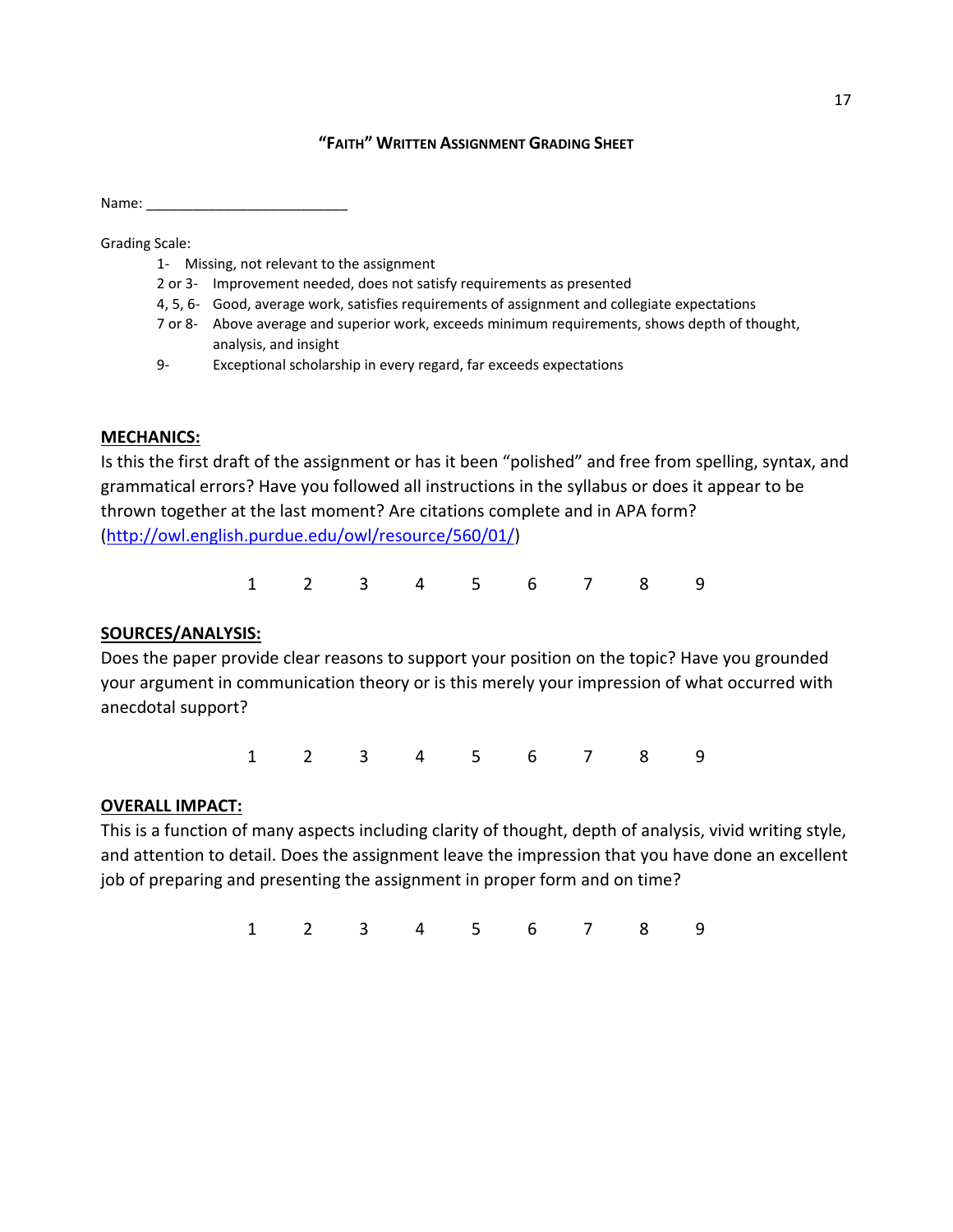### **"FOUND" INSTRUCTIONS**

This assignment is designed to give you practice in diagnosing and suggesting improvements for an organization. You will complete this assignment in a group of 4-6 students. Each of the groups will select a case study from Eisenberg, Goodall, & Trethewey (2014) and integrate a news story that is relevant to the case study on which they are presenting. This news story should come from a newspaper (e.g., *The Union-Tribune, Wall Street Journal*) or magazine (e.g., *Time, Harvard Business Review*) and not a blog. Grading will be guided by the depth and thoroughness with which you select the article, make a link to the case study found in Eisenberg, Goodall, & Trethewey (2014), the quality of your presentation style (clarity, audience engagement, evidence of rehearsal) and content (see the criteria below).

# *Before class:*

Post a link, file, or instructions on how to access your source article(s) for your classmates on Canvas 48 hours prior to the presentation class meeting (if the presentations are on Thursday at noon, for example, you should post to Canvas by noon on Tuesday)

### *In class:*

Introduction: Introduce your presentation in an engaging way (avoid beginning with "Our case was…" or a variation thereof.

Body: Lead a full class discussion related to the case study and your related article(s).

Your team's presentation should briefly summarize the main concepts in the case study and article(s), then spend most of the time analyzing them in the context of the relevant course reading, as well as engage the class in discussion. You will want to prepare 5 – 7 meaningful discussion questions (these may be integrated into your presentation, and/or be placed at the end) and also consider a plan "b" if the class does not respond to your questions as intended. The outline below (adapted from Kolb's Model of Experiential Learning, 1984), should guide you in your preparation.

### **What?**

Initial Analysis: what's the problem/cause in both the case and your selected news story

- This portion of the presentation should explain the overarching problem the organization is facing. Describe it in broad, organization-wide terms. Overall, what does the "presenting problem" signal may be wrong in the organization?
- Second, this portion of the presentation should point to the underlying causes (minimum of 2) of the problem based on course concepts and theories.
- In sum, this section should:
	- $\circ$  First, offer clear, informed and brief summary of the organization's broader underlying issue as signaled by the problems listed in the case study. Summarize the key issue - do not recap the details of the case study situation.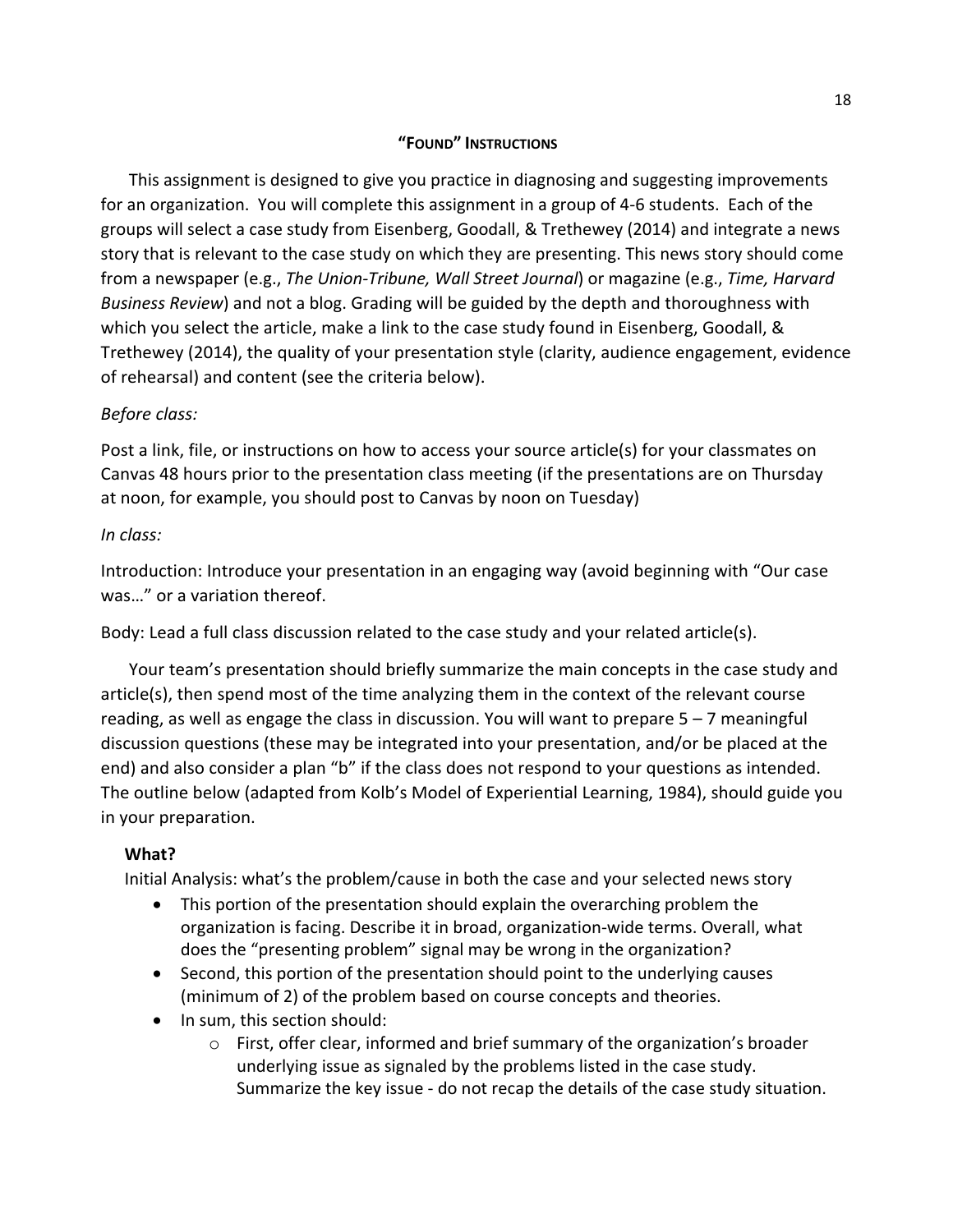- $\circ$  Second, clearly identify at least 2 underlying causes of the key issue based on course concepts/theory.
- $\circ$  Third, define and apply several relevant course concepts from the designated chapter to support your analysis.

# **So What?**

Application: What do you suggest?

- Detail the (very) specific remedies you suggest the organization implement. These must match up to the causes articulated, so that your organizational "cure" logically flows from your earlier diagnosis. You should indicate why (again, based on course concepts and theories) this intervention should be helpful.
- This section should:
	- o Clearly outline at least two specific interventions for addressing the key issue.
	- o Demonstrate creativity in suggestions.
	- $\circ$  Directly link the intervention suggestions to the causes (include a solution to match each cause that you raise)
	- $\circ$  Explain why the intervention should be helpful from a practical and theoretical perspective. Be sure to define and apply concepts from the chapter. Additional theories and concepts should be used as well.
	- o Provide a detailed explanation of specifically who should implement each strategy and the tools and timing they should use to achieve success. Be specific and think in practical, tactical terms for each strategy. What challenges might the organization face along the way?

# **Now What?**

Projection (what's going to happen in the future?)

- Quantify specifics of what you expect to happen after the implementation of your intervention. Organizations regularly require that consultants specify exactly what they can expect to happen after having paid for their services. Here, you are explaining what the organization's return on investment will be with your solution.
- This section should:
	- $\circ$  Explain your estimate or assessment as to how your strategies will impact two specific organizational metrics (for example, employee turnover, sales, customer retention, product quality, etc.)
	- o Specifically quantify the level of impact you expected for each strategy to have on the related business metric (e.g., turnover will decrease by 50%) What mitigating factors may impact the potential success of this strategy?

The presentation should look and feel like a single, cohesive presentation (i.e., Analysis, Application and Projections as presented should clearly reference and build upon one another.) Each group member should speak for approximately the same amount of time. A PowerPoint presentation is recommended, but not required. While this should be treated as a formal presentation, information should be presented in a creative and engaging way.

Conclusion: End with a clincher statement that summarizes your presentation in one sentence.

Time: You have 12-15 minutes to present.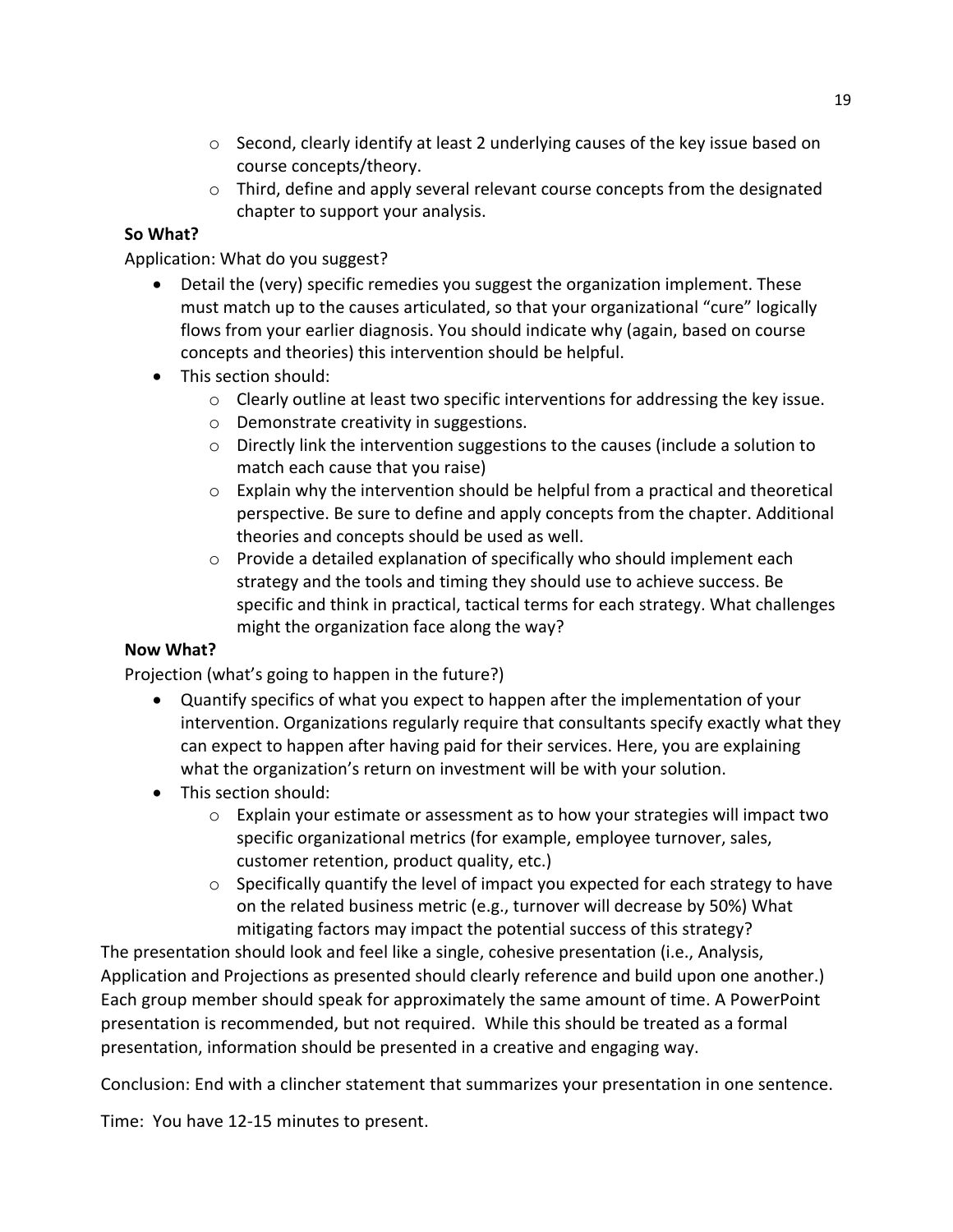# **"FOUND" PRESENTATION GRADING SHEET**

| Names:       |                                                                          |         |                                                                                             |           |
|--------------|--------------------------------------------------------------------------|---------|---------------------------------------------------------------------------------------------|-----------|
|              | How well did you introduce your presentation?                            |         |                                                                                             |           |
| Not included | Below average                                                            | Average | Above Average                                                                               | Excellent |
|              | How well did you summarize the main concepts in the article?             |         |                                                                                             |           |
| Not included | Below average                                                            | Average | Above Average                                                                               | Excellent |
|              |                                                                          |         | Was most of the time analyzing the article in the context of the relevant course reading?   |           |
| Not included | Below average                                                            | Average | Above Average                                                                               | Excellent |
|              | How well did you engage the class in discussion?                         |         |                                                                                             |           |
| Not included | Below average                                                            | Average | Above Average                                                                               | Excellent |
|              |                                                                          |         | Was there a plan "b" if the class did not respond to your questions as intended?            |           |
| No           | Yes                                                                      |         |                                                                                             |           |
|              |                                                                          |         | How integrated and equal was each group member in terms of speaking time?                   |           |
| Not included | Below average                                                            | Average | Above Average                                                                               | Excellent |
|              | Did the presentation look and feel like a single, cohesive presentation? |         |                                                                                             |           |
| Not included | Below average                                                            | Average | Above Average                                                                               | Excellent |
|              | How well did you conclude your presentation?                             |         |                                                                                             |           |
| Not included | Below average                                                            | Average | Above Average                                                                               | Excellent |
|              |                                                                          |         | Does the presentation leave the impression that you have done an excellent job of preparing |           |
|              | and presenting the assignment in proper form and on time?                |         |                                                                                             |           |
| No           |                                                                          |         |                                                                                             | Yes       |
|              |                                                                          |         | Did you do something that allowed your presentation to stand out from other presentations?  |           |
| <b>No</b>    |                                                                          |         |                                                                                             | Yes       |
|              |                                                                          |         | Did you stay within the time requirements (12-15 minutes) for the presentation?             |           |
| No           |                                                                          |         |                                                                                             | Yes       |
|              |                                                                          |         | Did you post the link, file, or instructions 48 hours prior to the presentation?            |           |
| No           |                                                                          |         |                                                                                             | Yes       |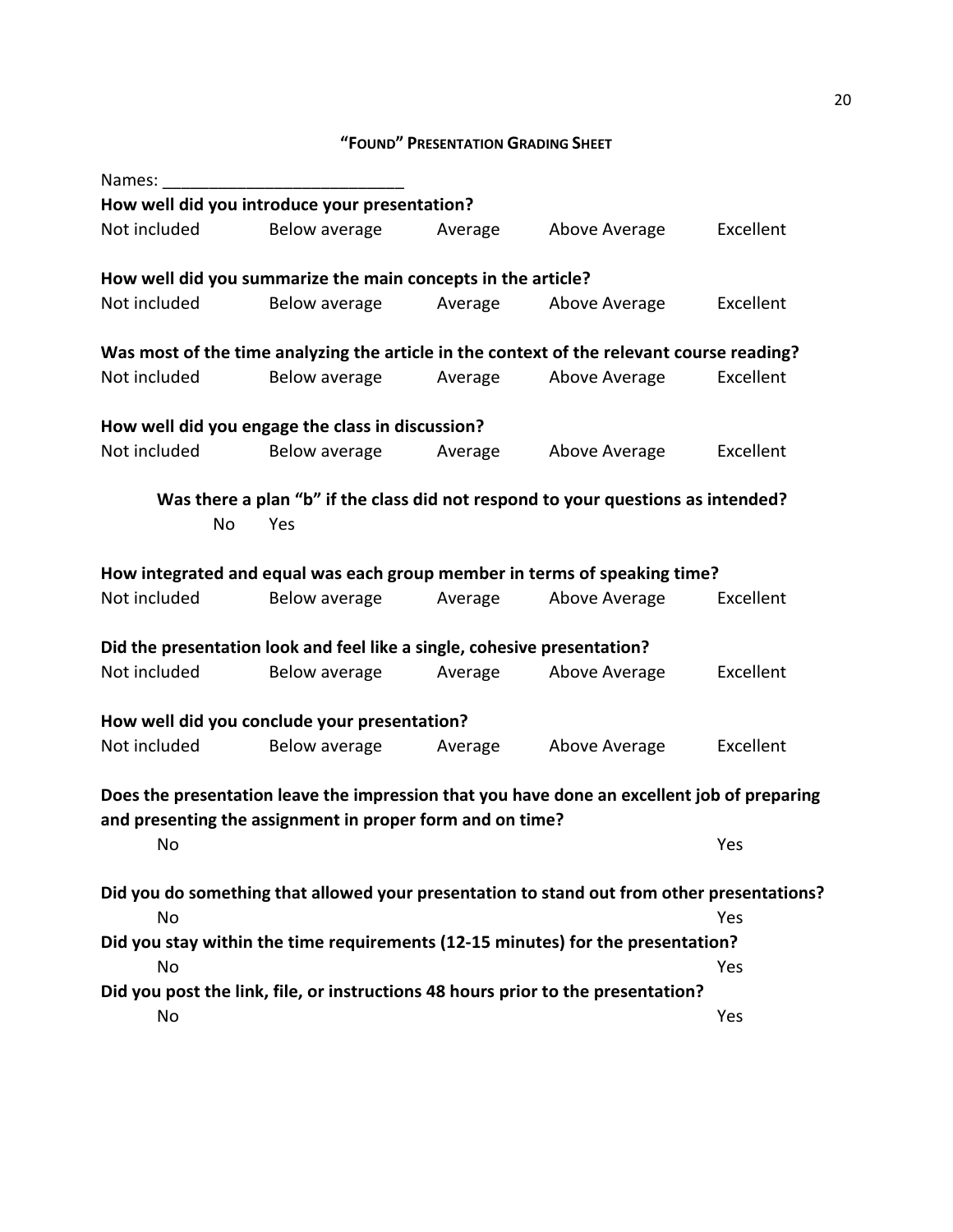### **"FIELD" INTRODUCTION**

The purpose of the field project is to give you the opportunity to collect data about a topic area of your choice. While most people choose a topic related to a career in which s/he is interested, you will want to choose a topic in which you have a GREAT deal of interest AND in which there are experts available for you to interview in person. If you follow the instructions carefully, this assignment will not only earn you points for the class, but it may also get you beneficial professional contacts for your future!

\*\* You must conduct 180 total minutes of interviewing/observation. This should be broken down into three, 60 minute meetings. You will use the same schedule of questions for each participant, so make sure you choose three participants who are similar enough that you do not have to change your question schedule! \*\*

# **Step 1: Interview Topic and Participants**

Choose a topic area that you find interesting and find FOUR individuals who are very familiar with your topic and hold positions relevant to it (one of these participants will be a designated back-up for the project). These individuals should not hold the exact same positions (i.e. all sales representatives at the same boutique). You want them to be somewhat diverse so you get as many perspectives and as much information as possible about your topic of interest. Sample topics include, "how to succeed as a communication consultant," "human resource management in high-tech companies," "how to succeed in real estate," and "life as a career politician."

HINT #1: Depending on the field, certain times of the year may be considered "peak" times, therefore limiting a participant's availability. Make sure you have plenty of substitutes to call if you need to replace a participant beyond your already designated back-up—it is not uncommon for people to back out at the last minute, so be prepared!

HINT #2: Even though it may feel more comfortable to interview people you know, it is also very easy to get off topic with these individuals. Take the plunge and interview people you do not know (but use people you know to network!)

# **Step 2: Field Project Proposal and Schedule of Questions**

Prepare a 4-6 page project proposal. Follow the directions for the proposal included in the syllabus. When you turn in your field project proposal, I want you to have already made contact with participants and to have set tentative interview dates with them. Do not simply propose an idea at this point and then try to round up potential participants later. For example, if you want to know about life as a partner at a law firm, you need to contact specific legal partners and secure verbal or written agreements to participate in the project from them. In your conversation, be sure to let participants know that all interviews must be audio recorded. Also, be sure to get a mailing address from your participants so you can send them your letter of introduction. You will also submit a proposed schedule of questions. In addition to the opening and closing, you should plan 3 topic areas and 18-20 questions (remembering that more should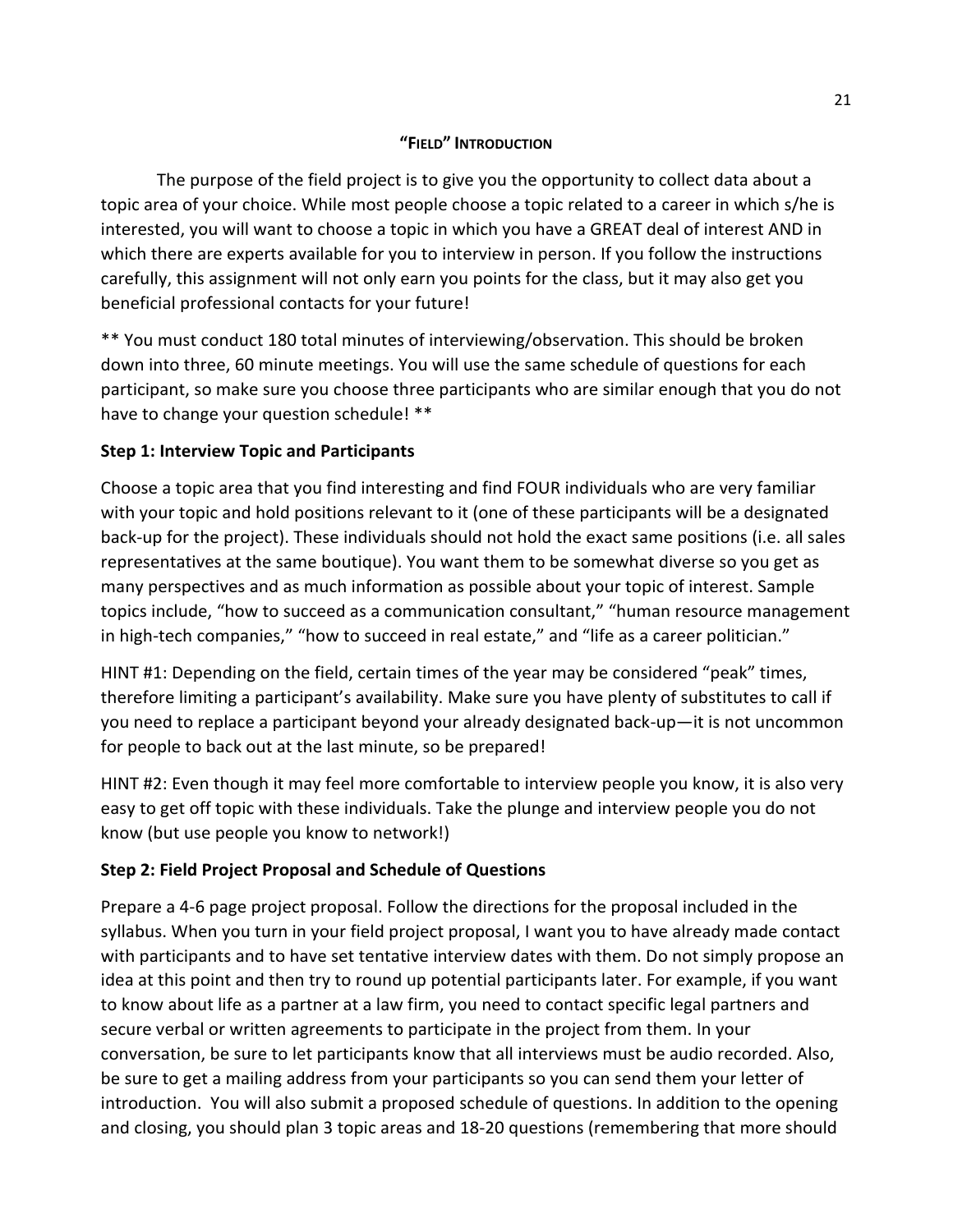be generated spontaneously in each interview). The proposal will require you to include the questions and how those questions address a specific topic/objective.

HINT #3: Make careful decisions regarding this assignment. Once your proposal is turned in, only very minor revisions are allowed. Any changes you wish to make after your proposal has been approved need to be submitted in writing via e-mail and must be authorized by me in advance. NOTE: You will be required to turn in a printed copy of the e-mail you sent me, as well as my response. So, do not forget to print it out when I reply to your message!

# **Step 3: Conduct Interviews/Observations**

HINT #4: Call a week before your interview to confirm the time, date, and location of the interview. NOTE: Interviews for this assignment should not be conducted until your field project schedule of questions has been graded and revised based on your instructor's feedback.

# **Step 4: Field Project Report**

Write your final report using the instructions in the syllabus.

HINT #5: Reading the appendix beginning on page 333 of Eisenberg, Goodall, & Trethewey (2014) will be very helpful in figuring out how to prepare for your data and analyze it once collected. One some level, the Field Project Report should read as evidence that you have spent a semester learning about organizational communication.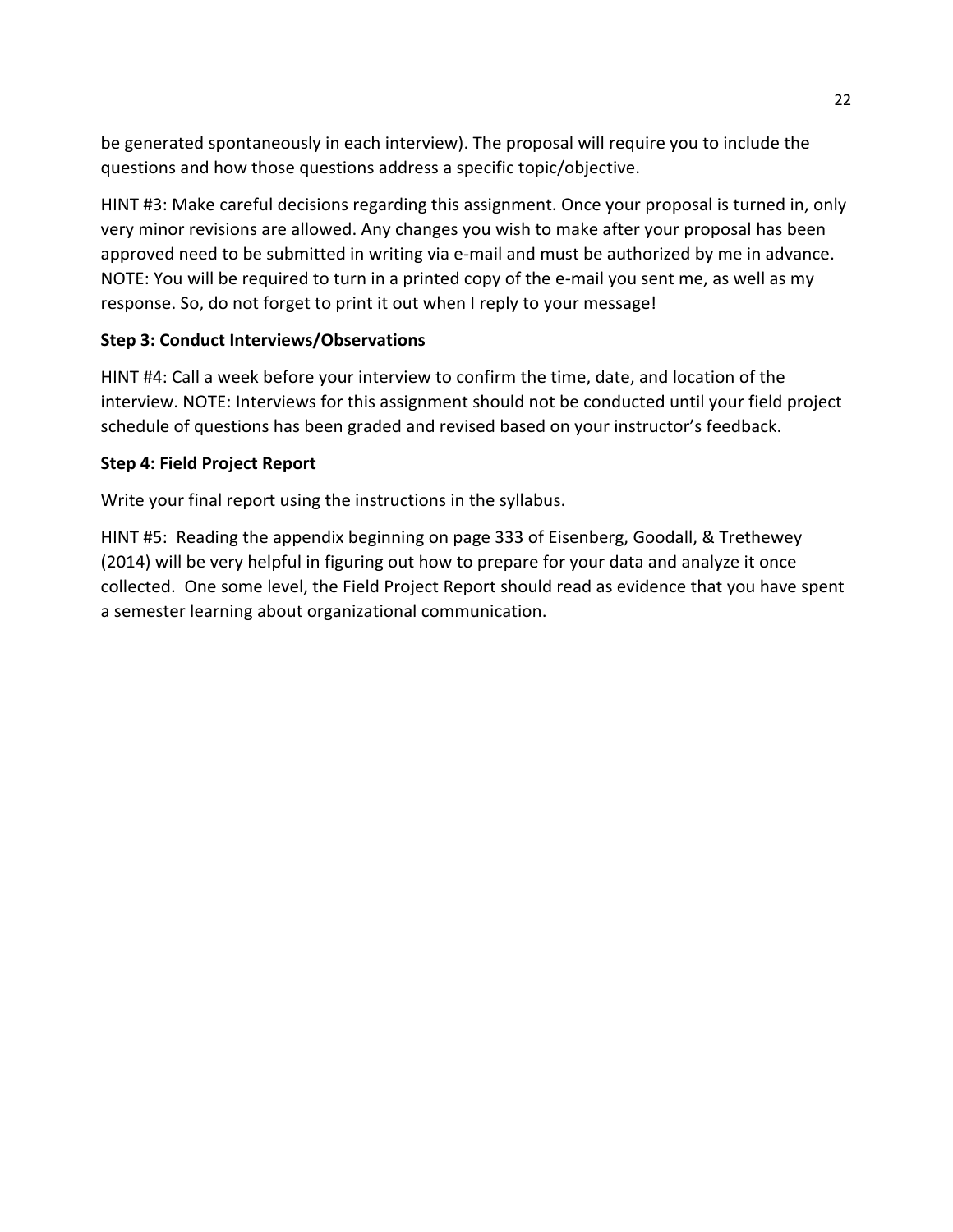### **"FIELD" PROPOSAL INSTRUCTIONS**

Purpose: To convince your instructor that you have selected the best possible participants to include for the Field Project assignment and that you will ask them good questions to gather data for your research area.

Requirements: 4-6 pages, typed, double-spaced, 12-point font, 1-inch margins on all sides.

Include: A copy of each field project participant letter (see sample included in the syllabus (remember to *SIGN* the letters).

A proposed schedule of questions based on template and sample provided.

Content of the Proposal:

In this essay, you should:

 Explain the criteria that you used to select your participants (e.g., I wanted people with 20+ years of experience in the field, an even number of males and females, etc.) AND justify why this criteria helped you select the best possible participants for your topic.

NOTE: *Diversity of positions/jobs* should **not** be a criterion in this proposal; this is already a requirement of the assignment. Instead, establish criteria that help you narrow your pool of possible respondents and ensure that they have something in common despite their diverse positions (e.g. Even though you are including lawyers with three different legal specialties, they all have at least 20+ years of experience). These commonalities will be important when it comes to planning your schedule of questions.

- Identify the three people you plan to include (including their complete names, positions, and the organization that they represent). You will also need to designate and identify at least one, additional "back-up" participant in case one of the planned meetings falls through.
- Justify your selection of these people—show how your participants fit the criteria you have established by telling me about their background, work experience, and/or "what they do."
- Provide proof that they fit each criterion (How you do in fact know that they do?). Although you will certainly find out more about this during your actual meeting, you need to convince me that you did your "homework" in advance.
- Note the tentative dates on which you have scheduled each meeting.

This section of the proposal should consist of approximately **5 paragraphs (2-3 pages)**:

- 1. Brief overview of topic + Criteria for selection + justification of these criteria
- 2. Participant #1 + justification for his/her selection against identified criteria
- 3. Participant #2 + justification for his/her selection against identified criteria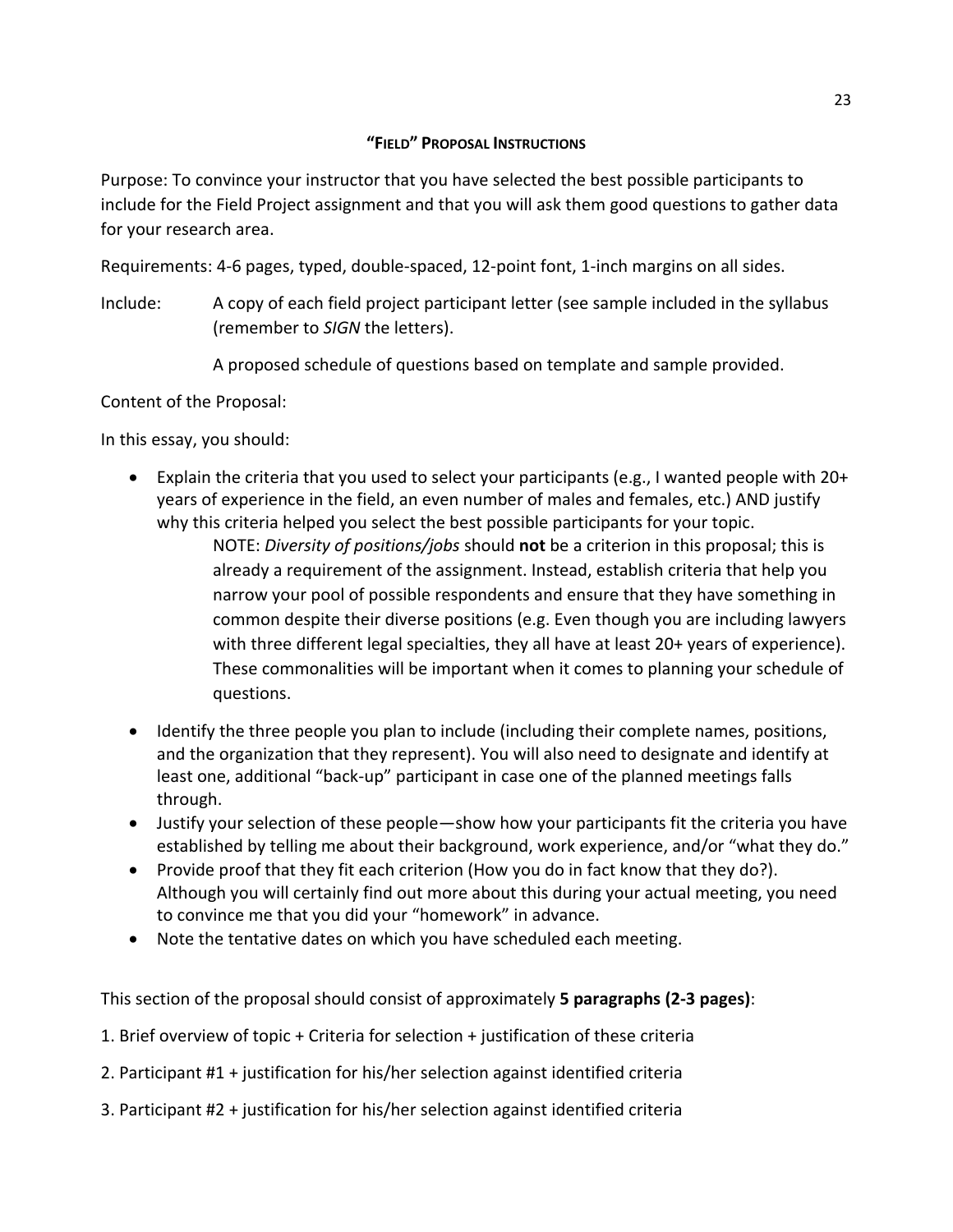# 4. Participant #3 + justification for his/her selection against identified criteria

# 5. Backup participant(s) + justification for his/her selection against identified criteria

In paragraphs 2-4, you should indicate who the participants are, how each participant fits the criteria you've identified for your project, and when each meeting will be conducted. In paragraph 5, identify your back-up participant and how he/she also fits your criteria (there is no need to identify a tentative meeting date for your back-up, as you may never end up meeting this person).

The next section should more deeply identify the three topics you plan to address. You will also need to designate and identify at least one, additional "back-up" topic in case you discover one of the topics to be a poorer fit for your work or the participants are unable to address it. Justify your selection of these topics (using references to the textbook or academic journal articles—briefly show how this topic has been explored in the past and what you hope to contribute to organizational communication scholarship with your research. Convince me that you did your "homework" in advance.

This section of the paper should consist of approximately **4 paragraphs (1.5-3 pages)**:

- 2. Topic #1 + brief background/how your work advances knowledge of the topic
- 3. Topic #2 + brief background/how your work advances knowledge of the topic
- 4. Topic #3 + brief background/how your work advances knowledge of the topic
- 5. Backup topic(s) + brief background/how your work advances knowledge of the topic

You will end your proposal with copies of your field project participant letter and your proposed schedule of questions included as Appendices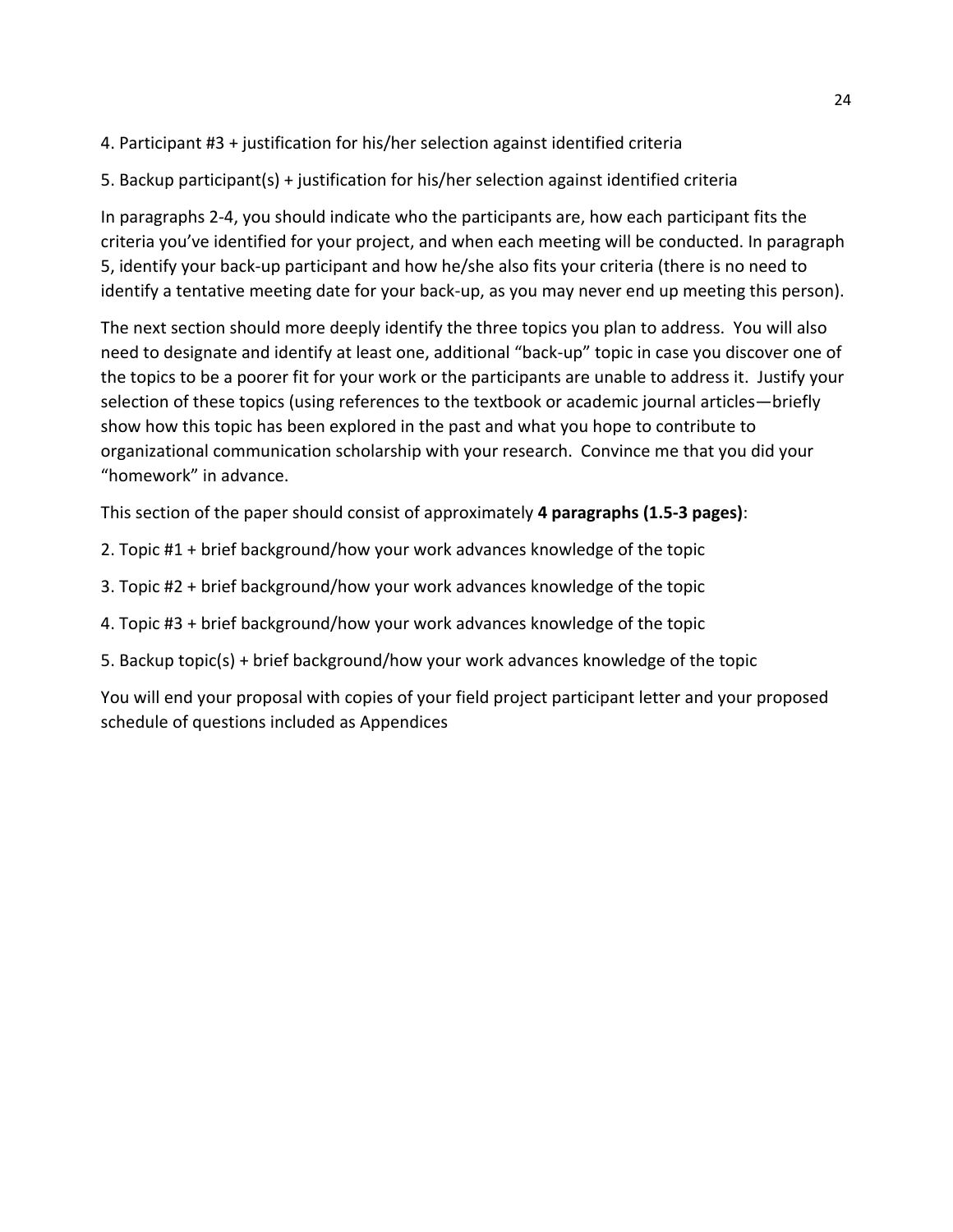#### **FIELD PROPOSAL INTERVIEWEE LETTER**

*Directions*: **You should re-type this letter adjusting the wording as appropriate and send each prospective participant a personalized copy of the letter. (NOTE: You will also be turning in a copy of each letter with your field project proposal).**

Student's Address City, State Zip Code

Date of the Letter

Addressee's Name Title Company Address City, State Zip Code

Dear Mr./Ms. Last Name:

Thank you again for allowing me to interview you about (subject matter). The purpose of this letter is to tell you more about my class project and the interview process itself. The purpose of this project is to interview several people currently working in a profession in which I am interested. I will be preparing for the interviews over the next few weeks and beginning the week of \_\_\_\_\_\_\_\_\_\_\_\_\_\_, I will be conducting all of my interviews. I will be in contact with you before this time to confirm our interview time and location. After I have talked to everyone I am interviewing, I will write a report about the information I learned from my interviewees.

As I mentioned on the phone, I am required to audio-record the interviews so I can listen to them to ensure accuracy in my analysis. My instructor will also listen to the tapes to give me feedback. I will also be taking notes during our session. No one else will listen to the recordings or have access to my notes.

Thank you again for helping me with my class project. Your information will help me not only improve my skills as a researcher, but also learn valuable information about (subject matter). If you have any questions, feel free to call me at (XXX) XXX-XXXX, or contact my instructor (insert name) at (insert e-mail). I hope you will find the experience interesting and enjoyable. I look forward to talking with you soon.

Sincerely, (your *signature*) (your name typed out here)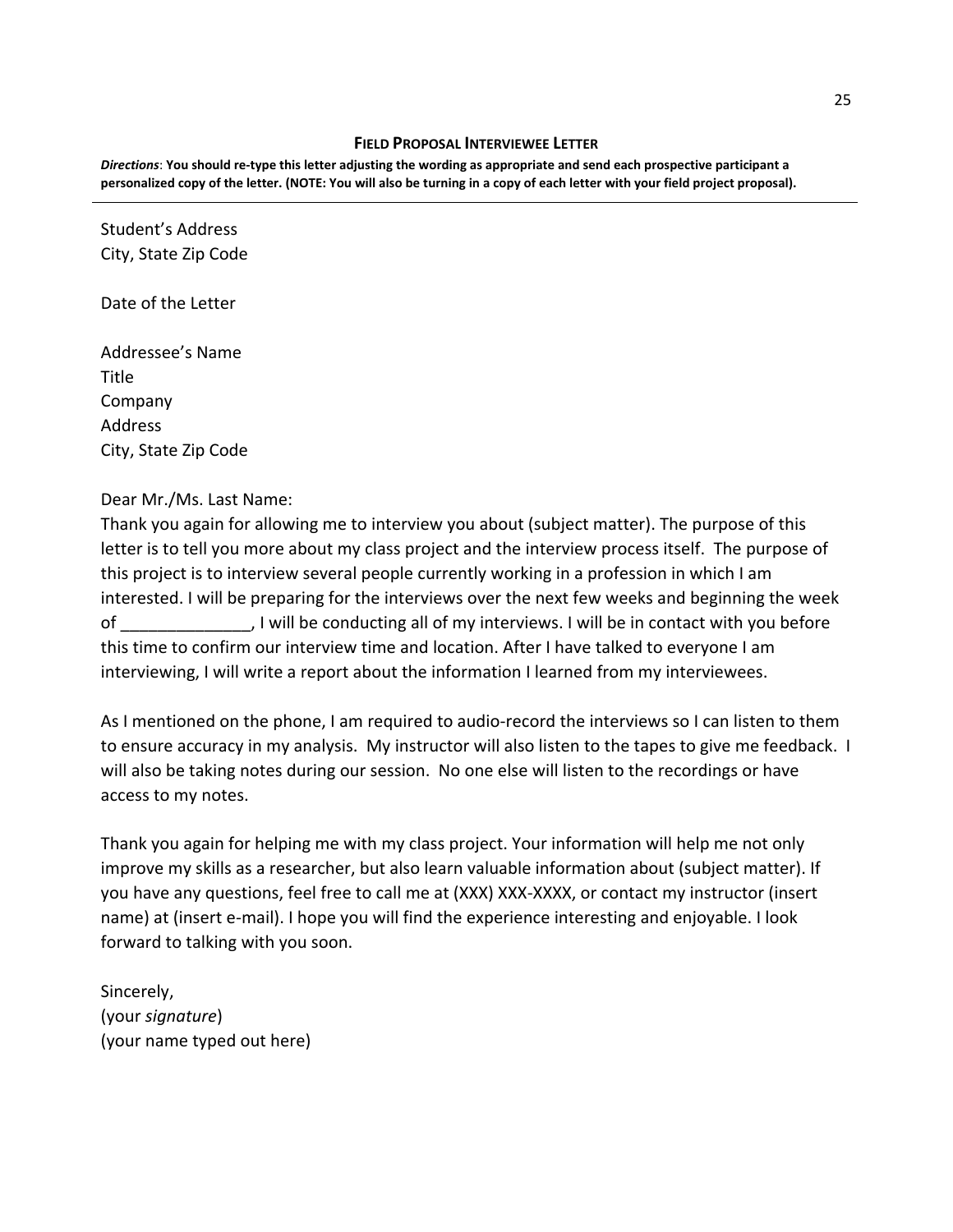# **Schedule of Questions Template for Field Project**

(3-4 topic areas)

You must clearly indicate which questions are secondary. Make sure your secondary questions all support your primary questions, and all primary questions support your topic. You need to follow a standard outline format: opening and closing written, with main topic areas, primary questions and secondary questions being clearly marked, and transitions between topic prepared. Follow this template *exactly*.

**Introduction**: (Write out your introductory statement here.)

- **Rapport Building**: (Write out your full rapport building here, using the strategies we discussed in class & standards of appropriateness for the given interview setting. Because rapport building should be tailored to the situation, this is the one area that can be significantly different depending on each participant; write out your plan for **one of the participant's** here. Note that this paragraph is fully indented and set off from the label.)
- **Orientation:** (Write out your full orientation here, using the strategies we discussed in class & standards of appropriateness for the given interview setting. Note that this paragraph is fully indented and set off from the label.)

**Transition**: (Write out your full transition here.)

*(1 of about 3 TOPICS)* I. (Write out your first major topic area here in keyword format.) *(Primary Question – indented)* A. (Write out your first primary question for this topic area here.) *(Secondary Questions – further indented)* 1. (Write out your first secondary question that develops your primary question here. Notice how the entire question is indented at this level.)

2. (Write out your second secondary question here.)

- B. (Write out your second primary question for this topic area here.)
	- 1. (Write out your first secondary question that develops your
- primary question here. Notice how the entire question is indented at this level.)

2. (Write out your second secondary question here.)

**Transition**: (Write out your full transition here that connects your first topic area to your second here.)

II. (Write out your second major topic area here in keyword format.)

A. (Write out your first primary question for this topic area here.)

1. (Write out your first secondary question here.)

- 2. (Write out your second secondary question here.)
- B. (Write out your second primary question for this topic area here.)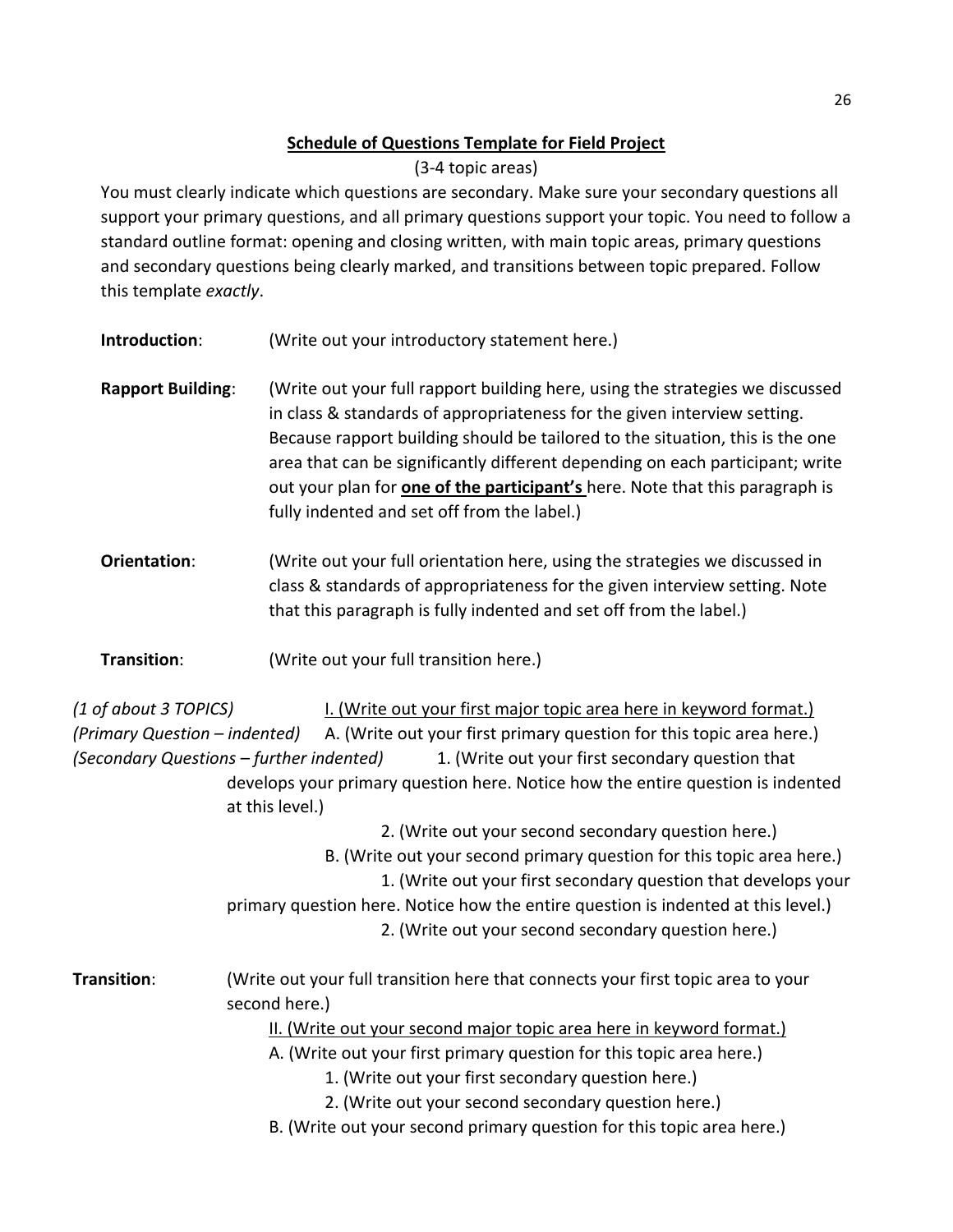|                        | 1. (Write out your first secondary question here.)<br>2. (Write out your second secondary question here.)                                                                                                                                                                          |
|------------------------|------------------------------------------------------------------------------------------------------------------------------------------------------------------------------------------------------------------------------------------------------------------------------------|
|                        |                                                                                                                                                                                                                                                                                    |
| Transition:            | (Write out your full transition here that connects your second topic area to your<br>third here.)                                                                                                                                                                                  |
|                        | III. (Write out your third major topic area here in keyword format.)                                                                                                                                                                                                               |
|                        | A. (Write out your first primary question for this topic area here.)                                                                                                                                                                                                               |
|                        | 1. (Write out your first secondary question here.)                                                                                                                                                                                                                                 |
|                        | 2. (Write out your second secondary question here.)                                                                                                                                                                                                                                |
|                        | B. (Write out your second primary question for this topic area here.)                                                                                                                                                                                                              |
|                        | 1. (Write out your first secondary question here.)                                                                                                                                                                                                                                 |
|                        | 2. (Write out your second secondary question here.)                                                                                                                                                                                                                                |
| Transition:            | (Write out your full transition to your closing here.)                                                                                                                                                                                                                             |
| Summary:               | (Summarize the points that you covered in the interview here. This is<br>difficult to plan, but you should have an idea of what you will cover based on<br>your primary & secondary questions. It is likely that you will deliver a<br>different summary in the actual interview.) |
| <b>Future Contact:</b> | (Write out a question for how you might contact the participant in the<br>future for any additional info.)                                                                                                                                                                         |

**Reestablish Rapport & Express Appreciation**: (Write out how you plan to conclude the interview here.)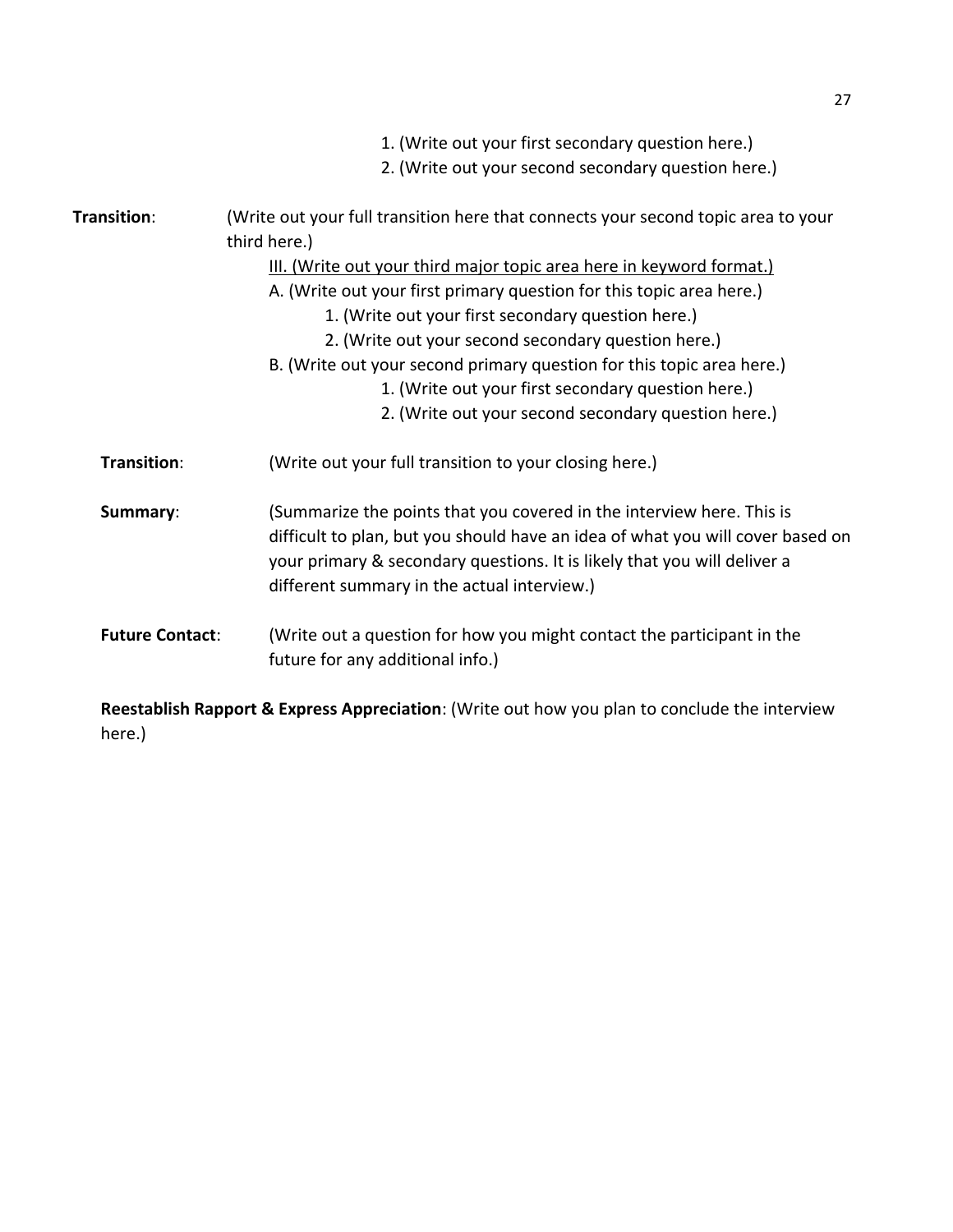# **"FIELD" PROPOSAL GRADING SHEET**

| <b>Opening Paragraph</b>                    | <b>Topic 3 Paragraph</b>                  |
|---------------------------------------------|-------------------------------------------|
| Briefly identifies topic (1 pt)             | Defines topic (1 pt)                      |
| Identifies criteria (3pts/1 per criterion)  | Justifies topic using source (textbook or |
| Justifies criteria (excellent work =2       | academic journal, 1 pt)                   |
| (average work = $1$ )                       | Explanation of how your research          |
|                                             | is necessary, new/different from what we  |
| <b>Participant 1 Paragraph</b>              | already know about it (excellent work =2  |
| Introduces participant (1 pt)               | average work = $1$ )                      |
| Justifies participant against each criteria |                                           |
| (3pts/1 per criterion)                      | <b>Backup Topic 1 Paragraph</b>           |
| Discusses tentative interview date (1 pt)   | Defines topic (1 pt)                      |
|                                             | Justifies topic using source (textbook or |
| <b>Participant 2 Paragraph</b>              | academic journal, 1 pt)                   |
| Introduces participant (1 pt)               | <b>Letters of Introduction</b>            |
| Justifies participant against each criteria | Included (2pts)                           |
| (3pts/1 per criterion)                      | Addressed correctly (1pt)                 |
| Discusses tentative interview date (1 pt)   | Free of significant typos (1 pt)          |
| <b>Participant 3 Paragraph</b>              | <b>Schedule of Questions</b>              |
| Introduces participant (1 pt)               | Included (2pts)                           |
| Justifies participant against each criteria | Adhered to formatting expectations (2pts) |
| (3pts/1 per criterion)                      | All content included                      |
| Discusses tentative interview date (1 pt)   | Introduction (1pt)                        |
|                                             | Rapport Building (1pt)                    |
| <b>Backup Participant Paragraph</b>         | Orientation (1pt)                         |
| Introduce participant (1 pt)                | Transition to Topic 1 (1pt)               |
| Justifies participant against each criteria | 3 Topic Questions (1pt/?)                 |
| (3pts/1 per criterion)                      | <b>Transition to Topic 2</b><br>(1pt)     |
|                                             | 3 Topic Questions (1pt/?)                 |
| <b>Topic 1 Paragraph</b>                    | <b>Transition to Topic 3</b><br>(1pt)     |
| Defines topic (1 pt)                        | 3 Topic Questions (1pt/?)                 |
| Justifies topic using source (textbook or   | Transition to Summary (1pt)               |
| academic journal, 1 pt)                     | Summary<br>(1pt)                          |
| Explanation of how your research            | Future Contact (1pt)                      |
| is necessary, new/different from what we    | Reestablish Rapport (1pt)                 |
| already know about it (excellent work =2    |                                           |
| average work = $1$ )                        |                                           |
| <b>Topic 2 Paragraph</b>                    |                                           |
| Defines topic (1 pt)                        |                                           |
| Justifies topic using source (textbook or   |                                           |
| academic journal, 1 pt)                     |                                           |
| Explanation of how your research            |                                           |
| is necessary, new/different from what we    |                                           |
| already know about it (excellent work =2    |                                           |
| average work = $1$ )                        |                                           |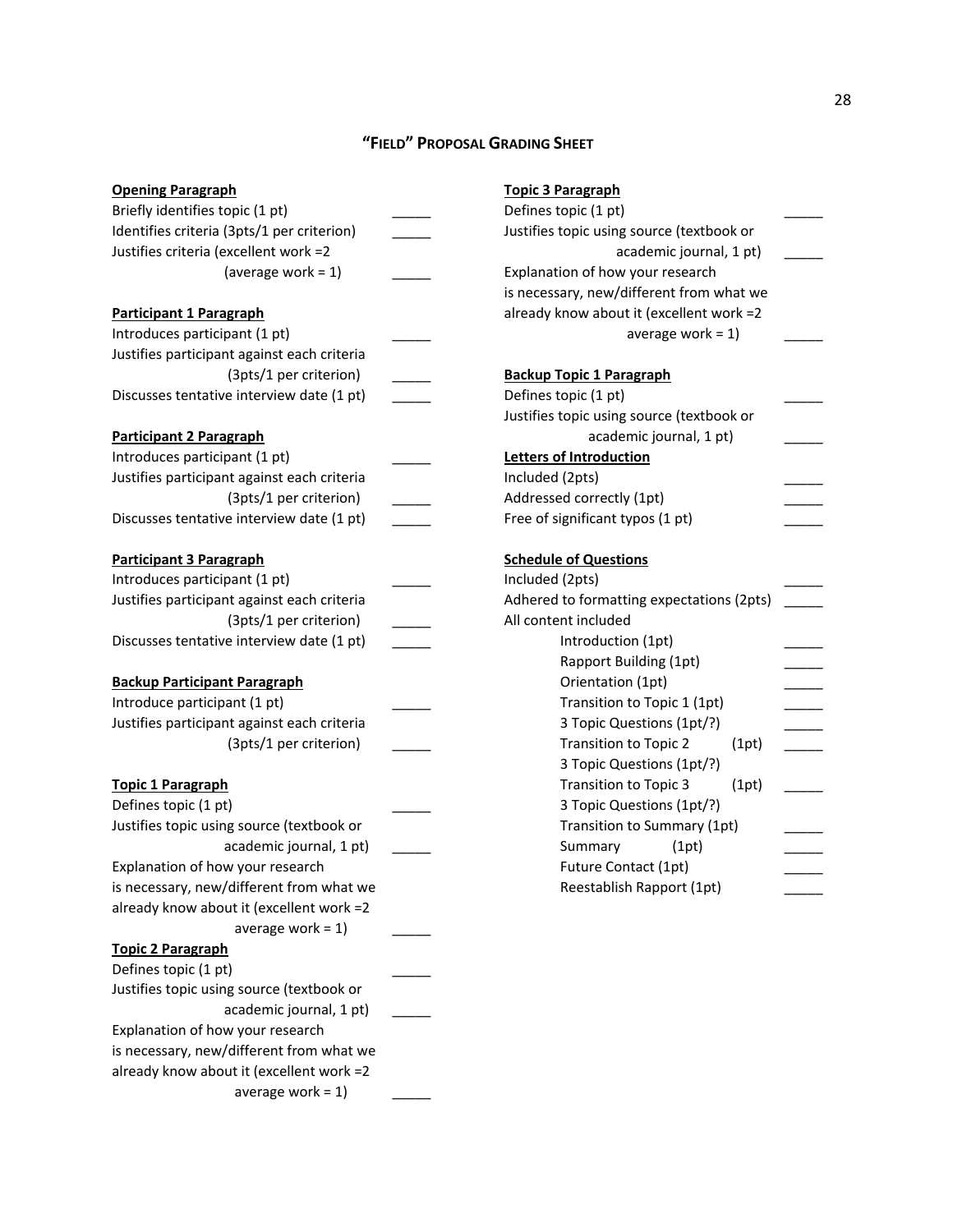| 1. Name:                                                 |    |
|----------------------------------------------------------|----|
| Title:                                                   |    |
| Company:                                                 |    |
| Organization's Address:                                  |    |
| Interview Location:                                      |    |
| Date of Interview:                                       |    |
| Time (start and ending): ____________ to ______________  |    |
| 2. Name:                                                 |    |
| Title:                                                   |    |
| Company:                                                 |    |
| Organization's Address:                                  |    |
| Interview Location:                                      |    |
| Date of Interview:                                       |    |
| Time (start and ending): _____________ to ______________ |    |
| 3. Name:                                                 |    |
| Title:                                                   |    |
| Company:                                                 |    |
| <b>Organization's Address:</b>                           |    |
| Interview Location:                                      |    |
| Date of Interview:                                       |    |
| Time (start and ending): ___________                     | to |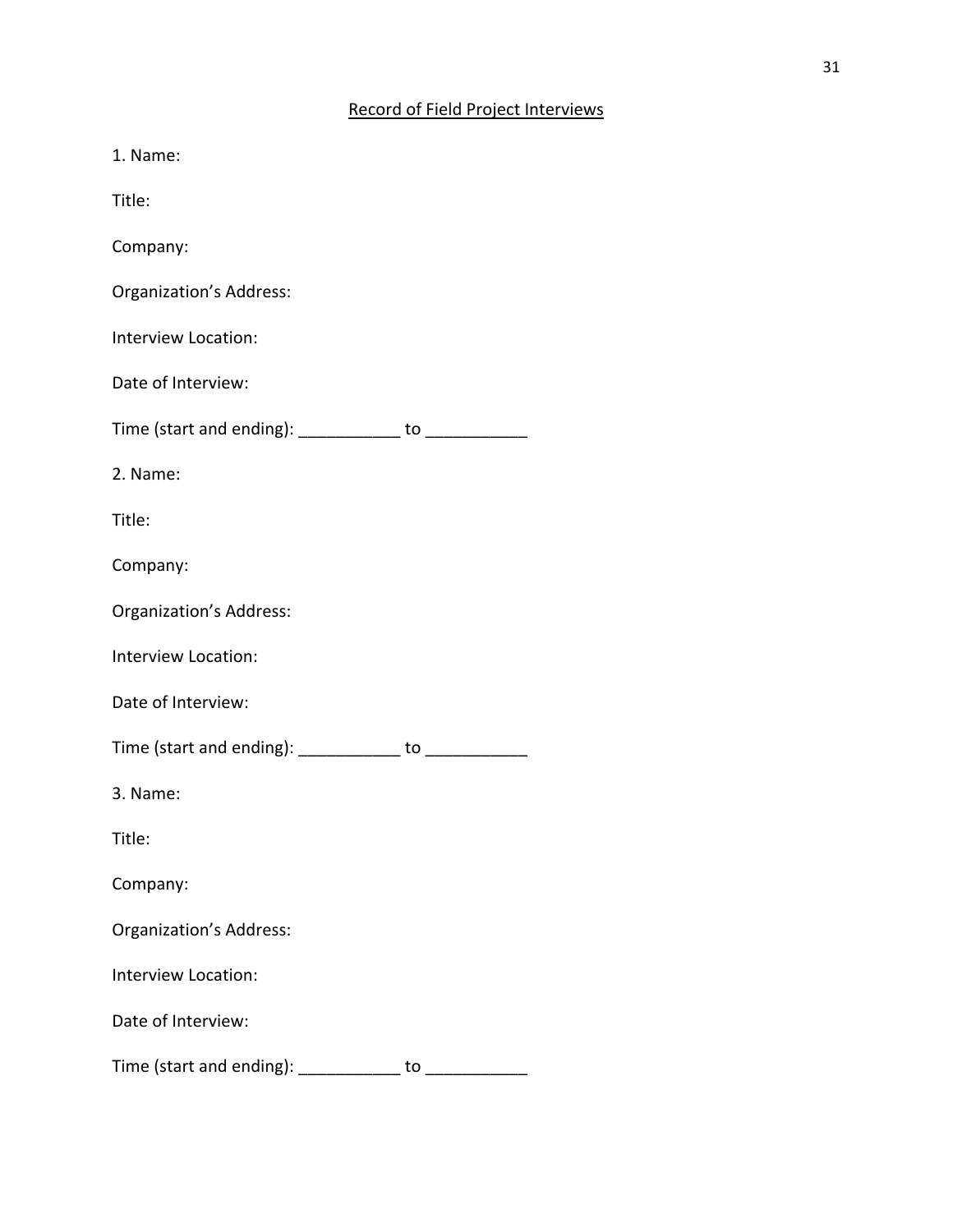#### **"FIELD" FINAL PAPER INSTRUCTIONS**

**Introduction** (approx. ½-1 page)**:** This section should briefly address the topic of your research and give a preview of what's to come. This section answers the questions: what is it that you're trying to address? What is the theoretical/practical significance to studying/addressing this issue? The intro should include a thesis statement that clearly previews the rest of the paper. Sometimes, it makes sense to write the introduction after you have completed the rest of the paper.

**Literature review/Rationale** (approx. 2-3 pages)**:** What previous research relates to this topic? What theory/theories address this issue? Define the conceptual components, and state why they relate to your topic area. What does research in this area say about this topic? Do not simply provide a "book review" of the literature. Rather, use your understanding of the research to provide a rationale for your proposed product. You can draw on concepts/theories discussed in class, or do research to identify other organizational theories to apply to your topic. End this section with your big topic/research question.

**Method/Analysis** (approx. 1-2 pages)**:** Describe the way you collected your data. What are some strengths of using face-to-face interviews and observations? What are some limitations of this approach and how have you attempted to minimize them? Once you collected the data, how did you decide what was "there" and what it "meant"?

**Findings** (approx. 2-3 pages)**:** Answer your research question in this section. What did you learn about your topic area?What did you learn that aligns with current knowledge about the topic? Was there anything that didn't fit or make sense? What can you explain, predict, or describe as a result of your research?

**References** (min. of 2 academic references): This reference page lists the sources used in this proposal in APA style. All references on the reference page should be cited in-text in APA style, and vice versa. It is okay (and probably necessary) to cite non-peerreviewed journal articles, but those citations will not count towards your citation minimum.

**Appendix:** These reference pages are used to document the tools you used to collect your data or any diagrams/models you refer to during the paper. At minimum, there should be a document that informs the reader of the questions that you asked your respondents. Many qualitative interviewing practices allow researchers to modify questions throughout the data collection. Please include a brief summary of how and why questions were modified throughout the data collection.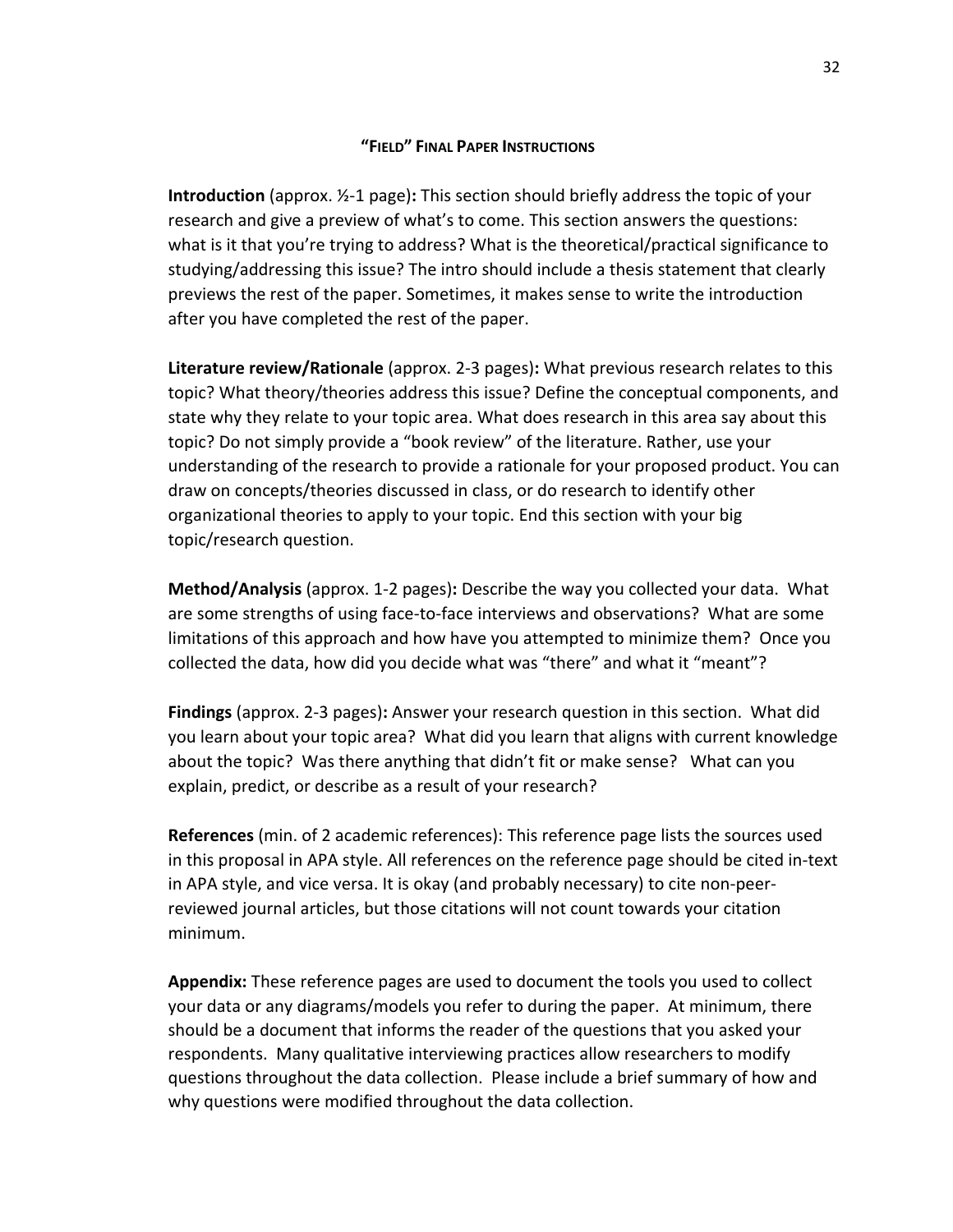#### **"FIELD" WRITTEN ASSIGNMENT GRADING SHEET**

Name $(s)$ : Grading Scale:

1 Missing, not relevant to the assignment

2 or 3- Improvement needed, does not satisfy requirements as presented

4, 5, 6- Good, average work, satisfies requirements of assignment and collegiate expectations

7 or 8- Above average and superior work, exceeds minimum requirements, shows depth of thought, analysis, and insight

9- Exceptional scholarship in every regard, far exceeds expectations

#### **MECHANICS:**

Is this the first draft of the paper or has it been "polished" and free from spelling, syntax, and grammatical errors? Have you followed all instructions in the syllabus or does it appear to be thrown together at the last moment? Are citations complete and in APA form? [\(http://owl.english.purdue.edu/owl/resource/560/01/\)](http://owl.english.purdue.edu/owl/resource/560/01/)

1 2 3 4 5 6 7 8 9

#### **INTRODUCTION/RATIONALE:**

Does the proposal have a clear purpose? Have you articulated the value of this study? Does your reader know why it matters?

1 2 3 4 5 6 7 8 9

#### **LITERATURE REVIEW:**

Have your main concepts been defined? Does the reader get a sense of what we know and don't know about these concepts from existing literature? Does this section end with research question(s) that is/are logically born from your literature review?

1 2 3 4 5 6 7 8 9

#### **METHOD/ANALYSIS:**

Did you describe the proposed method in enough detail that someone else could complete this study? Are the sample and sampling strategy appropriate and complete? Does the method fit the RQ/hypothesis? Have you provided a clear explanation of how data would be analyzed such that someone else could complete the analysis?

1 2 3 4 5 6 7 8 9

#### **FINDINGS:**

Have you clearly answered your research question? Is it clear how could other scholars use the results of this study to advance knowledge about these concepts? Was the "voice" of the interviewees heard in your paper? How did you address differences between their experiences and your literature review?

1 2 3 4 5 6 7 8 9

#### **OVERALL IMPACT:**

This is a function of many aspects including clarity of thought, depth of analysis, vivid writing style, choice of supporting materials, and attention to detail. Does the paper leave the impression that you have done an excellent job of preparing and presenting the assignment in proper form and on time?

1 2 3 4 5 6 7 8 9